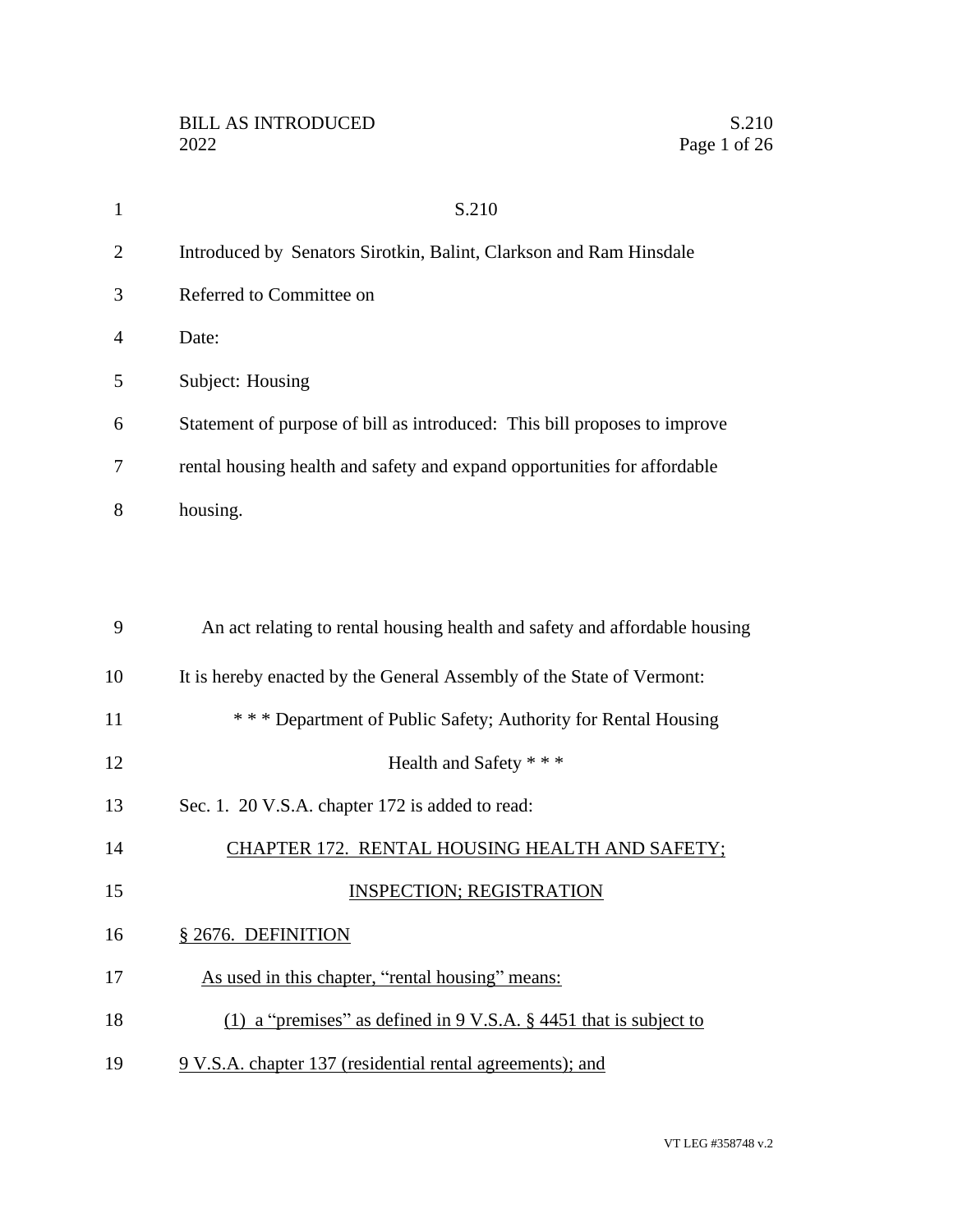| $\mathbf{1}$   | (2) a "short-term rental" as defined in 18 V.S.A. $\S$ 4301 and subject to         |
|----------------|------------------------------------------------------------------------------------|
| $\overline{2}$ | 18 V.S.A. chapter 85, subchapter 7.                                                |
| 3              | § 2677. RENTAL HOUSING; RULES; INSPECTIONS; PENALTY                                |
| $\overline{4}$ | (a) Rules. The Commissioner of Public Safety may adopt rules to prescribe          |
| 5              | standards for the health, safety, sanitation, and fitness for habitation of rental |
| 6              | housing that the Commissioner determines are necessary to protect the public,      |
| 7              | property owners, and property against harm.                                        |
| 8              | (b) Inspections.                                                                   |
| 9              | (1) After adopting rules pursuant to subsection (a) of this section, the           |
| 10             | Commissioner shall design and implement a complaint-driven system to               |
| 11             | conduct inspections of rental housing.                                             |
| 12             | (2) When conducting an inspection, the Commissioner shall:                         |
| 13             | (A) issue a written inspection report on the unit or building that:                |
| 14             | (i) contains findings of fact that serve as the basis of one or more               |
| 15             | violations;                                                                        |
| 16             | (ii) specifies the requirements and timelines necessary to correct a               |
| 17             | violation;                                                                         |
| 18             | (iii) provides notice that the landlord is prohibited from renting the             |
| 19             | affected unit to a new tenant until the violation is corrected; and                |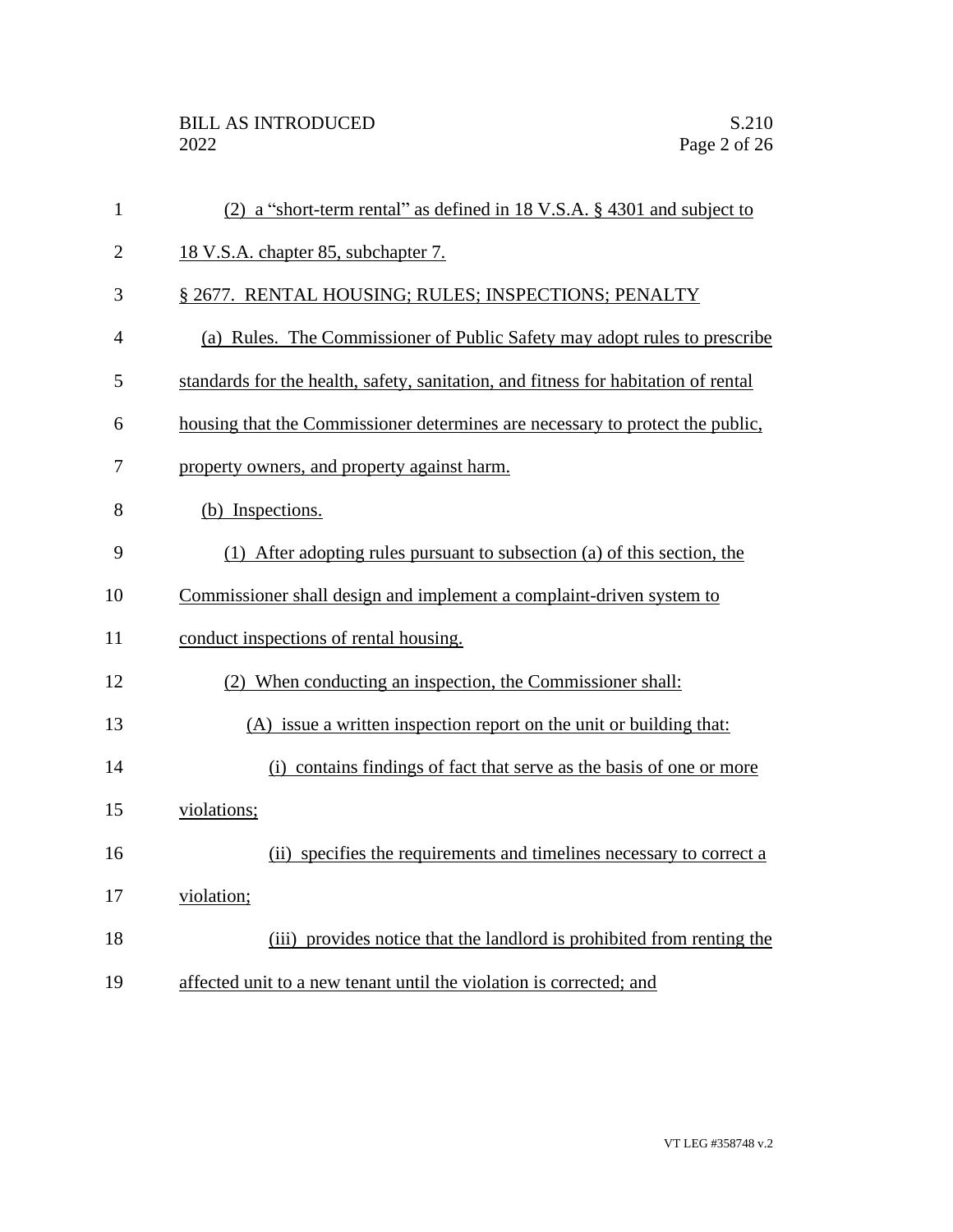| $\mathbf{1}$   | (iv) provides notice in plain language that the landlord or agents of            |
|----------------|----------------------------------------------------------------------------------|
| $\overline{2}$ | the landlord must have access to the rental unit to make repairs as ordered by   |
| 3              | the Commissioner consistent with the access provisions in 9 V.S.A. § 4460;       |
| $\overline{4}$ | (B) provide a copy of the inspection report to the landlord, to the              |
| 5              | person who requested the inspection, and to any tenants who are affected by a    |
| 6              | violation:                                                                       |
| 7              | (i) electronically, if the Department has an electronic mailing                  |
| 8              | address for the person; or                                                       |
| 9              | (ii) by first-class mail, if the Department does not have an                     |
| 10             | electronic mailing address for the person;                                       |
| 11             | (C) if an entire building is affected by a violation, provide a notice of        |
| 12             | inspection directly to the individual tenants, and may also post the notice in a |
| 13             | common area, that specifies:                                                     |
| 14             | (i) the date of the inspection;                                                  |
| 15             | (ii) that violations were found and must be corrected by a certain               |
| 16             | date;                                                                            |
| 17             | (iii) how to obtain a copy of the inspection electronically or by                |
| 18             | first-class mail; and                                                            |
| 19             | (iv) if the notice is posted in a common area, that the notice shall             |
| 20             | not be removed until authorized by the Commissioner; and                         |
| 21             | (D) make the inspection report available as a public record.                     |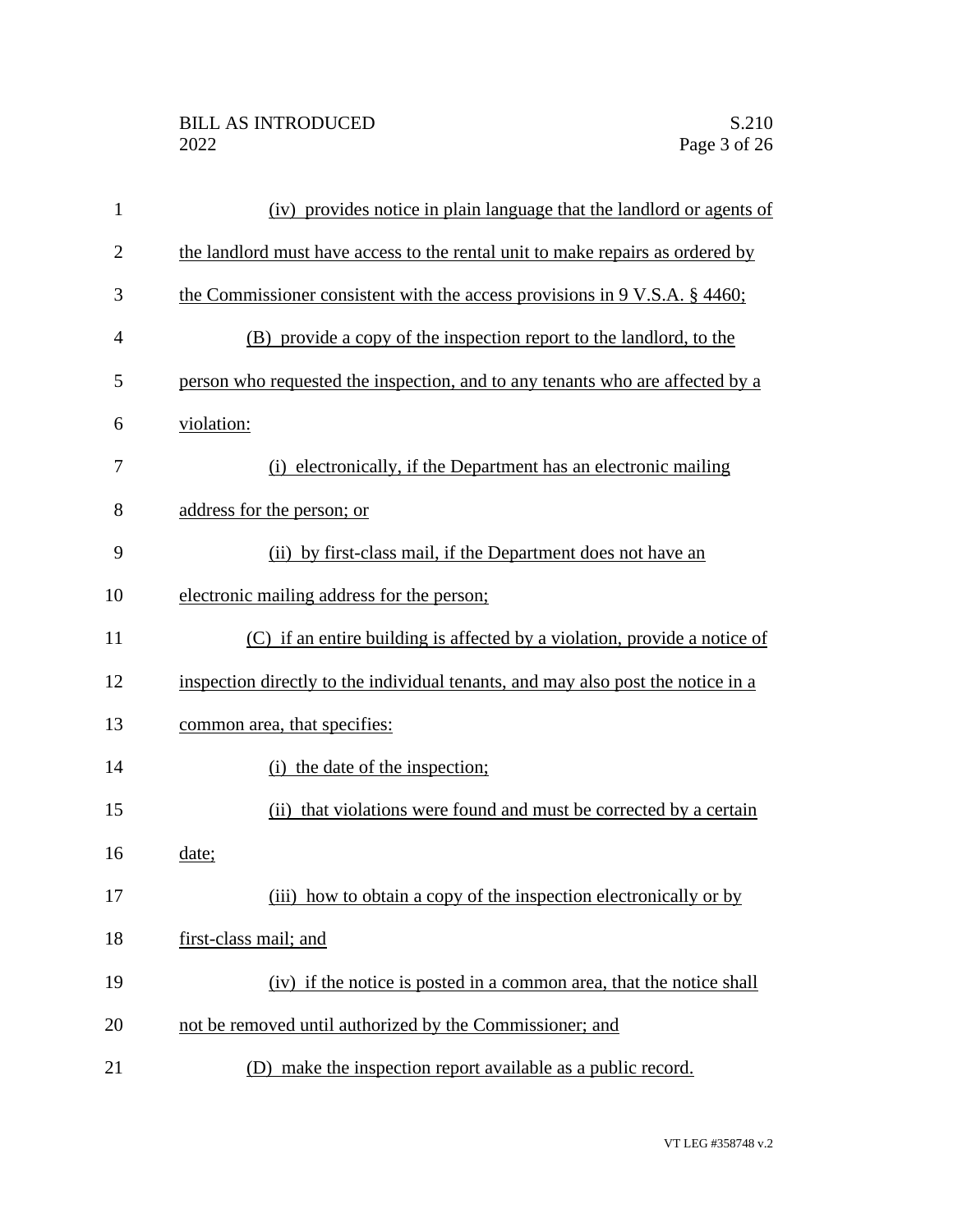| $\mathbf{1}$ | (c) Penalties. If the person responsible for a violation does not comply            |
|--------------|-------------------------------------------------------------------------------------|
| $\mathbf{2}$ | with the requirements and timelines specified in an inspection report issued        |
| 3            | pursuant to subsection (b) of this section, the Commissioner may impose an          |
| 4            | administrative penalty that is reasonably related to the severity of the violation, |
| 5            | not to exceed \$1,000.00 per violation.                                             |
| 6            | § 2678. RENTAL HOUSING REGISTRATION                                                 |
| 7            | (a) Registration. Except as otherwise provided in subsection (b) of this            |
| 8            | section, annually on or before March 1, the owner of each unit of rental            |
| 9            | housing that in the previous year was leased or offered for lease shall pay to      |
| 10           | the Department of Housing and Community Development an annual                       |
| 11           | registration fee of \$35.00 per unit and provide the following information:         |
| 12           | (1) the name and mailing address of the owner, landlord, and property               |
| 13           | manager of the unit, as applicable;                                                 |
| 14           | (2) the phone number and electronic mail address of the owner,                      |
| 15           | landlord, and property manager of the unit, as available;                           |
| 16           | (3) the location of the unit;                                                       |
| 17           | $(4)$ the year built;                                                               |
| 18           | (5) the type of rental unit;                                                        |
| 19           | (6) the number of units in the building:                                            |
| 20           | the school property account number;                                                 |
| 21           | (8) the accessibility of the unit; and                                              |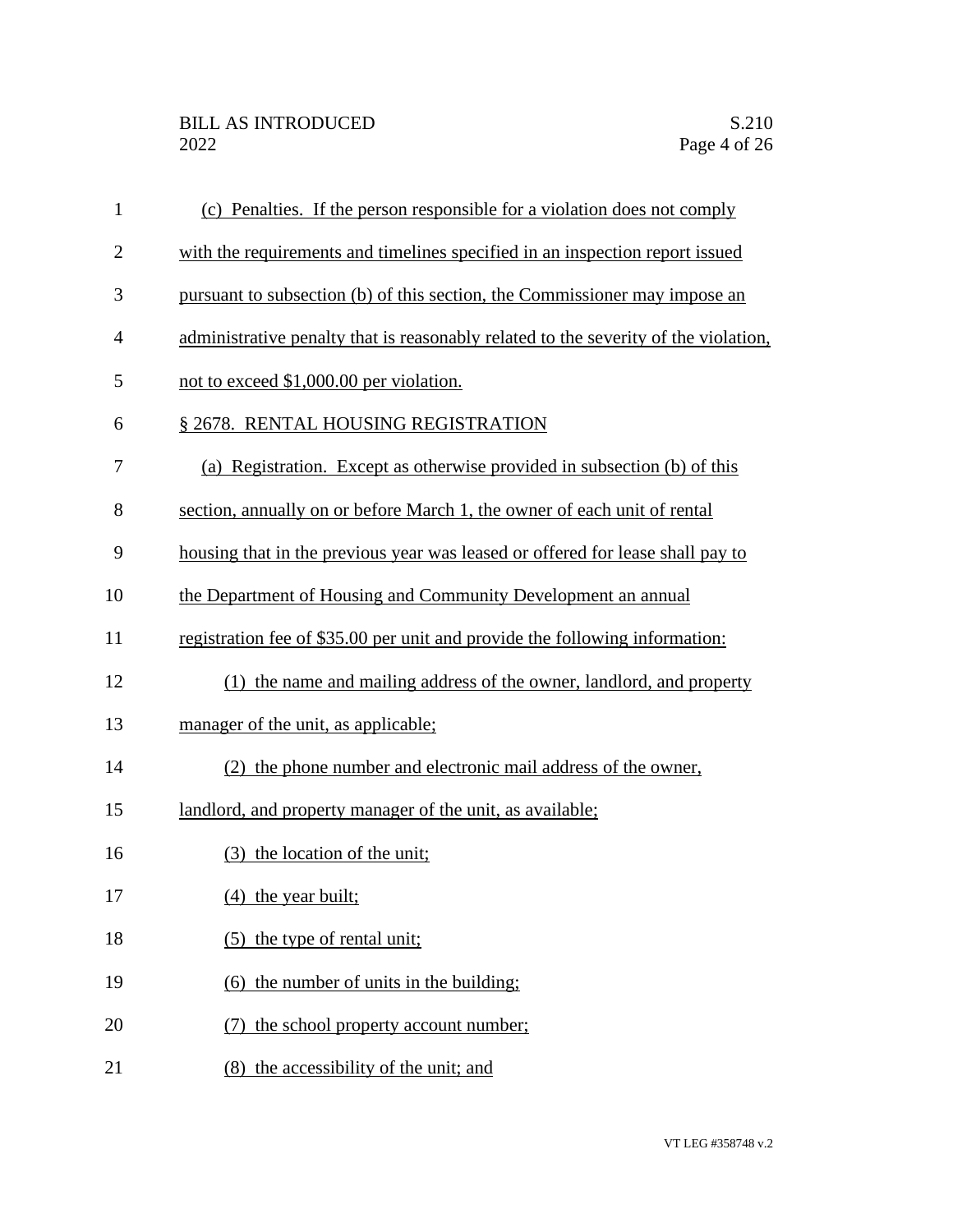| $\mathbf{1}$   | (9) any other information the Department deems appropriate.                          |
|----------------|--------------------------------------------------------------------------------------|
| $\overline{2}$ | (b) Exceptions.                                                                      |
| 3              | (1) Unit registered with another program.                                            |
| $\overline{4}$ | (A) The registration requirement imposed in subsection (a) of this                   |
| 5              | section does not apply to a unit that is currently registered with a municipal,      |
| 6              | district, or other local government rental housing health and safety program         |
| 7              | that requires the owner to register the unit and provide the data required in        |
| 8              | subsection (a) of this section.                                                      |
| 9              | (B) The fee requirement imposed in subsection (a) of this section                    |
| 10             | does not apply to a unit that is currently registered with a municipal, district, or |
| 11             | other local government rental housing health and safety program that requires        |
| 12             | the owner to register the unit and provide the data required in subsection (a) of    |
| 13             | this section and for which program the owner is required to pay a registration       |
| 14             | fee.                                                                                 |
| 15             | (2) Mobile homes.                                                                    |
| 16             | (A) The registration requirement imposed in subsection (a) of this                   |
| 17             | section does not apply to a mobile home lot within a mobile home park if:            |
| 18             | (i) the owner has registered the lot with the Department of                          |
| 19             | Housing and Community Development; and                                               |
| 20             | (ii) the owner does not own a mobile home on the lot.                                |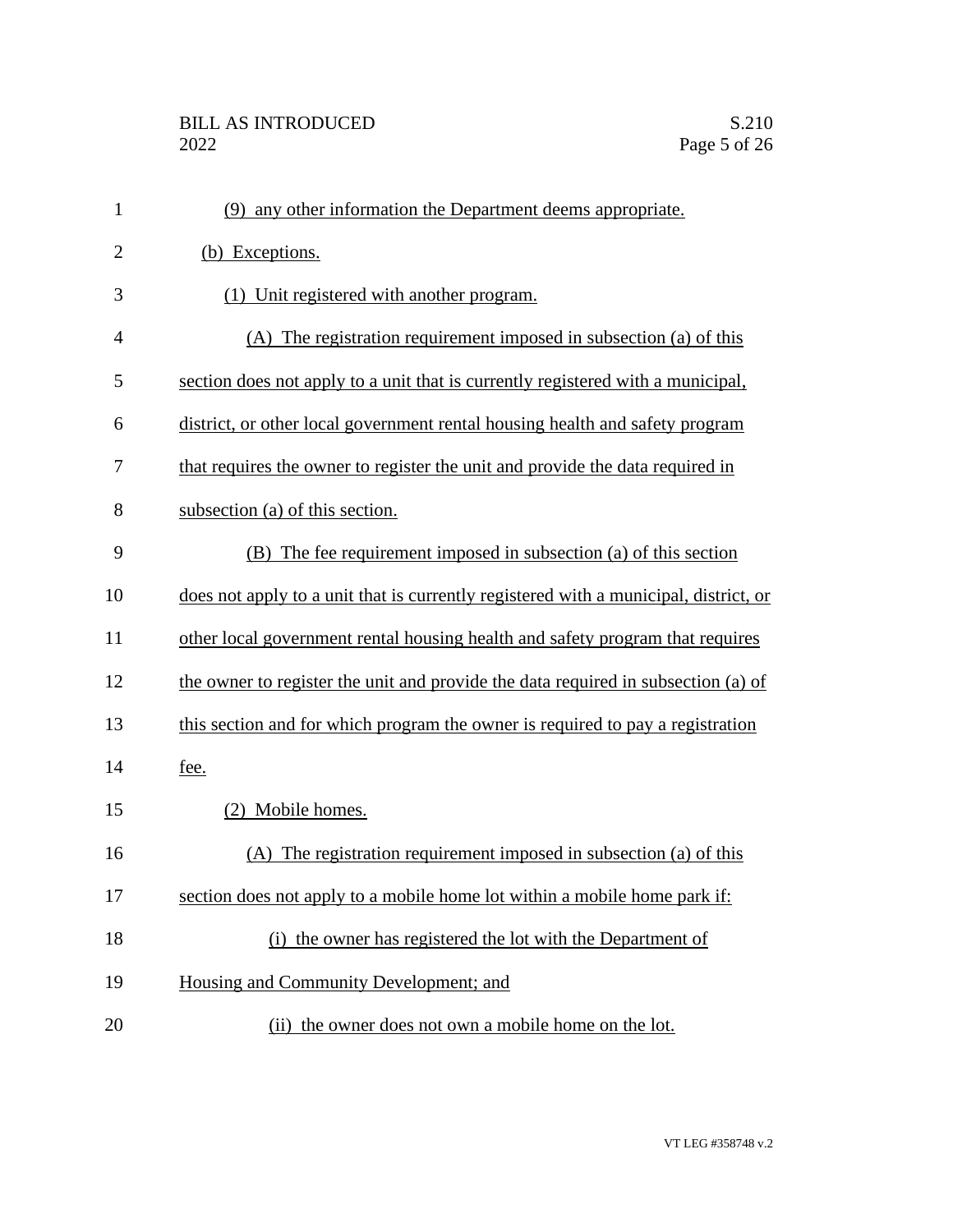| $\mathbf{1}$   | (B) An owner of a mobile home lot within a mobile home park who                  |
|----------------|----------------------------------------------------------------------------------|
| $\overline{2}$ | has registered the lot with the Department and who owns a mobile home on the     |
| 3              | lot that is available for rent or rented shall register the property with the    |
| $\overline{4}$ | Department pursuant to subsection (a) of this section and pay a fee equal to the |
| 5              | fee required, less any fee paid within the previous 12 months pursuant to        |
| 6              | $10$ V.S.A. § 6254(c).                                                           |
| 7              | (C) An owner of a mobile home who rents the mobile home, whether                 |
| 8              | or not located in a mobile home park, shall register pursuant to this section.   |
| 9              | (3) Unit not offered to general public. The registration and fee                 |
| 10             | requirements imposed in subsection (a) of this section do not apply to a unit    |
| 11             | that an owner provides to another person, whether or not for consideration, if,  |
| 12             | and only to the extent that, the owner does not otherwise make the unit          |
| 13             | available for lease to the general public, and includes:                         |
| 14             | (A) housing provided to a member of the owner's family or personal               |
| 15             | acquaintances;                                                                   |
| 16             | (B) housing provided to a person who is not related to a member of               |
| 17             | the owner's household and who occupies the housing as part of a nonprofit        |
| 18             | home-sharing program; and                                                        |
| 19             | (C) housing provided to a person who provides personal care to the               |
| 20             | owner or a member of the owner's household.                                      |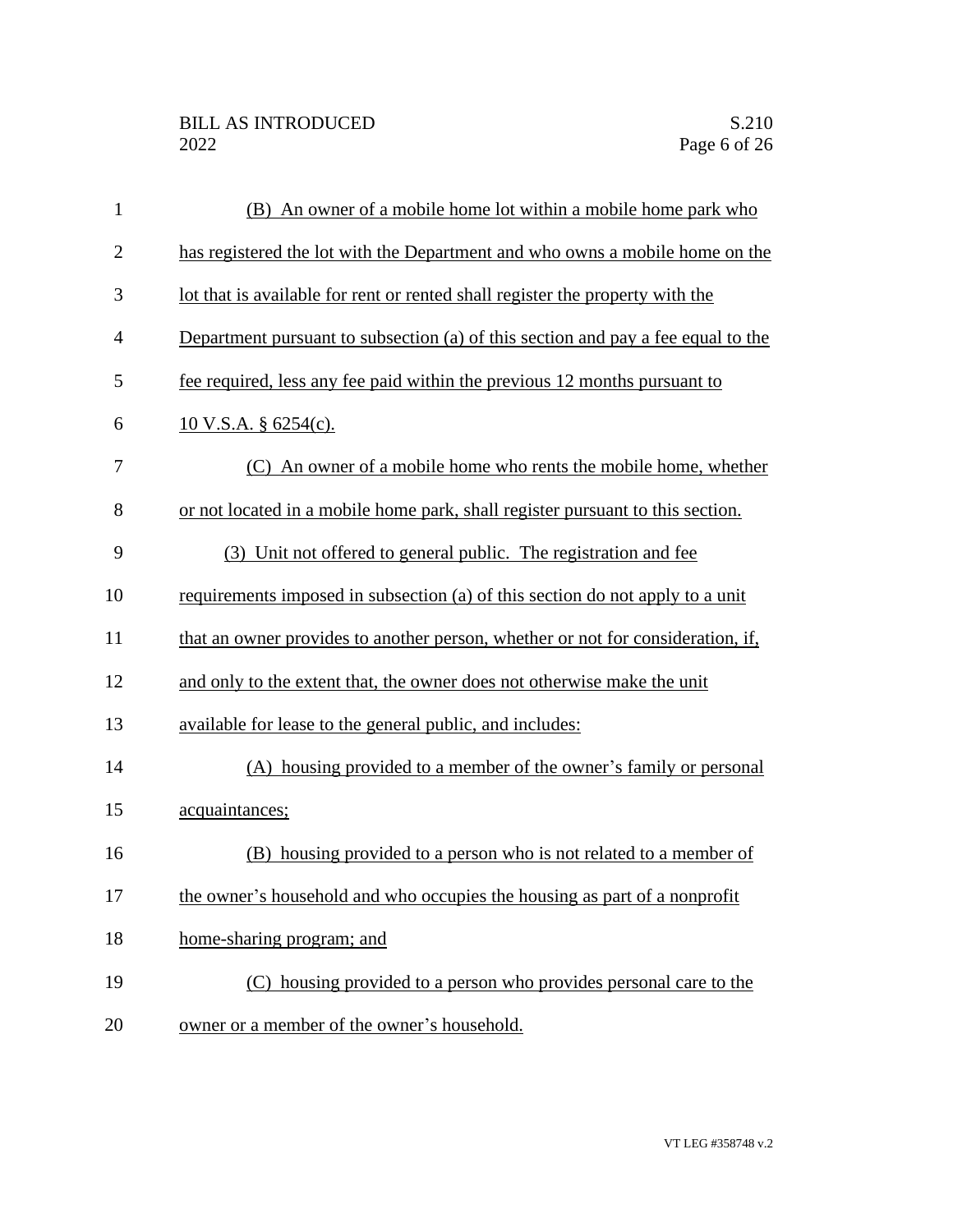| $\mathbf{1}$   | (4) Licensed lodging establishment. The registration and fee                     |
|----------------|----------------------------------------------------------------------------------|
| $\overline{2}$ | requirements imposed in subsection (a) of this section do not apply to a         |
| 3              | lodging establishment, as defined in 18 V.S.A. § 4301, that is required to be    |
| $\overline{4}$ | licensed by the Department of Health.                                            |
| 5              | (5) Units accessory to an owner-occupied residence. The registration             |
| 6              | and fee requirements imposed in subsection (a) of this section do not apply to a |
| 7              | property with not more than three units if the units available for rent are      |
| 8              | located on or in the property of an owner's primary residence.                   |
| 9              | (6) Nonwinterized, seasonal units. The registration and fee                      |
| 10             | requirements imposed in subsection (a) of this section do not apply to a         |
| 11             | seasonal unit that is unheated and unavailable for rent during the winter        |
| 12             | months.                                                                          |
| 13             | Housing provided as a benefit of farm employment. The registration<br>(7)        |
| 14             | and fee requirements imposed in subsection (a) of this section do not apply to a |
| 15             | unit of housing that is provided as a benefit of farm employment, as defined in  |
| 16             | $9 \text{ V.S.A. }$ \$ 4469a(a)(3).                                              |
| 17             | (c) Administration.                                                              |
| 18             | (1) The Department of Housing and Community Development shall                    |
| 19             | maintain the registry of rental housing data in coordination with the            |
| 20             | Department of Public Safety, the Department of Health, the Enhanced 911          |
| 21             | Board, and the Department of Taxes.                                              |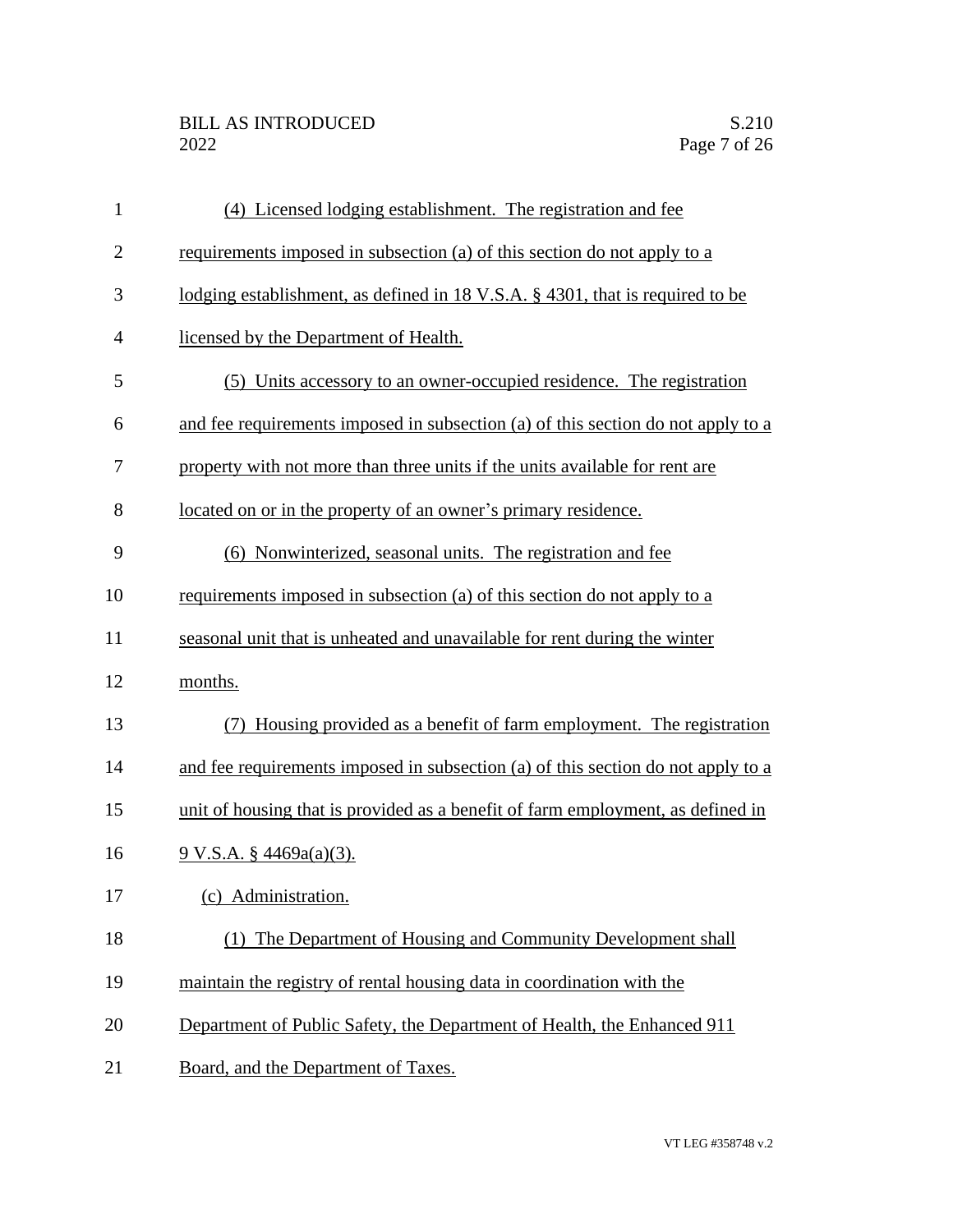| $\mathbf{1}$   | (2) Upon request, and at least annually, a municipal, district, or other         |
|----------------|----------------------------------------------------------------------------------|
| $\overline{2}$ | local government entity that operates a rental housing health and safety         |
| 3              | program that requires registration of a rental housing unit and a fee for        |
| 4              | inclusion on its registry shall provide to the Department of Housing and         |
| 5              | Community Development the data for each unit that is required pursuant to        |
| 6              | subsection (a) of this section.                                                  |
| 7              | $(3)(A)$ The data the Department collects pursuant to this section is            |
| 8              | exempt from public inspection and copying pursuant to 1 V.S.A. $\S 317(c)(1)$ .  |
| 9              | (B) The Department:                                                              |
| 10             | (i) may disclose data it collects pursuant to this section only to               |
| 11             | other State, municipal, or regional government entities; nonprofit               |
| 12             | organizations; or other persons for the purposes of protecting public health and |
| 13             | safety;                                                                          |
| 14             | (ii) shall not disclose data it collects pursuant to this section for a          |
| 15             | commercial purpose; and                                                          |
| 16             | (iii) shall require, as a condition of receiving data collected                  |
| 17             | pursuant to this section, that a person to whom the Department discloses the     |
| 18             | data takes steps necessary to protect the privacy of persons whom the data       |
| 19             | concerns and to prevent further disclosure.                                      |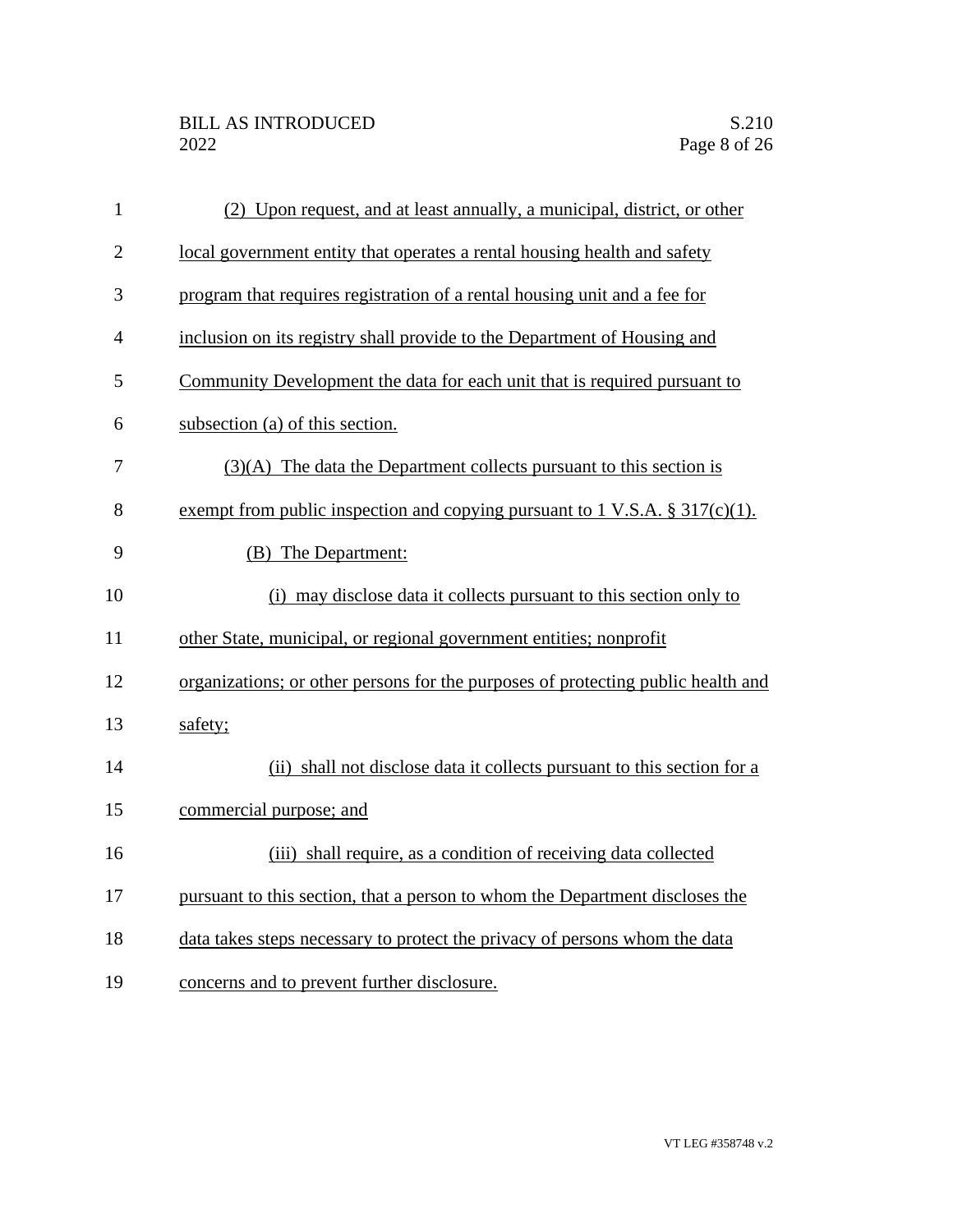| $\mathbf{1}$   | (d) Rental Housing Safety Special Fund. The Department shall maintain              |
|----------------|------------------------------------------------------------------------------------|
| $\overline{2}$ | the fees collected pursuant to this section in a special fund entitled the Rental  |
| 3              | Housing Safety Special Fund, the proceeds of which the Department shall use:       |
| 4              | (1) to hire authorized staff to administer the registry and registration           |
| 5              | requirements imposed in this section; and                                          |
| 6              | (2) to provide funding to the Department of Public Safety to hire                  |
| 7              | authorized staff to conduct inspections and regulate rental housing pursuant to    |
| 8              | section 2677 of this title.                                                        |
| 9              | *** Penalty for Failure to Register ***                                            |
| 10             | Sec. 2. 20 V.S.A. § 2678(e) is added to read:                                      |
| 11             | (e) Failure to register; penalty. The Department of Housing and                    |
| 12             | Community Development shall impose an administrative penalty of not more           |
| 13             | than \$200.00 per unit for an owner of rental housing who knowingly fails to       |
| 14             | register or pay the fee required pursuant to this section.                         |
| 15             | *** Registration; Prospective Repeal ***                                           |
| 16             | Sec. 3. REPEAL                                                                     |
| 17             | $20 \text{ V.S.A. }$ \$ 2678(b)(7) (exemption for housing provided as a benefit of |
| 18             | farm employment) is repealed.                                                      |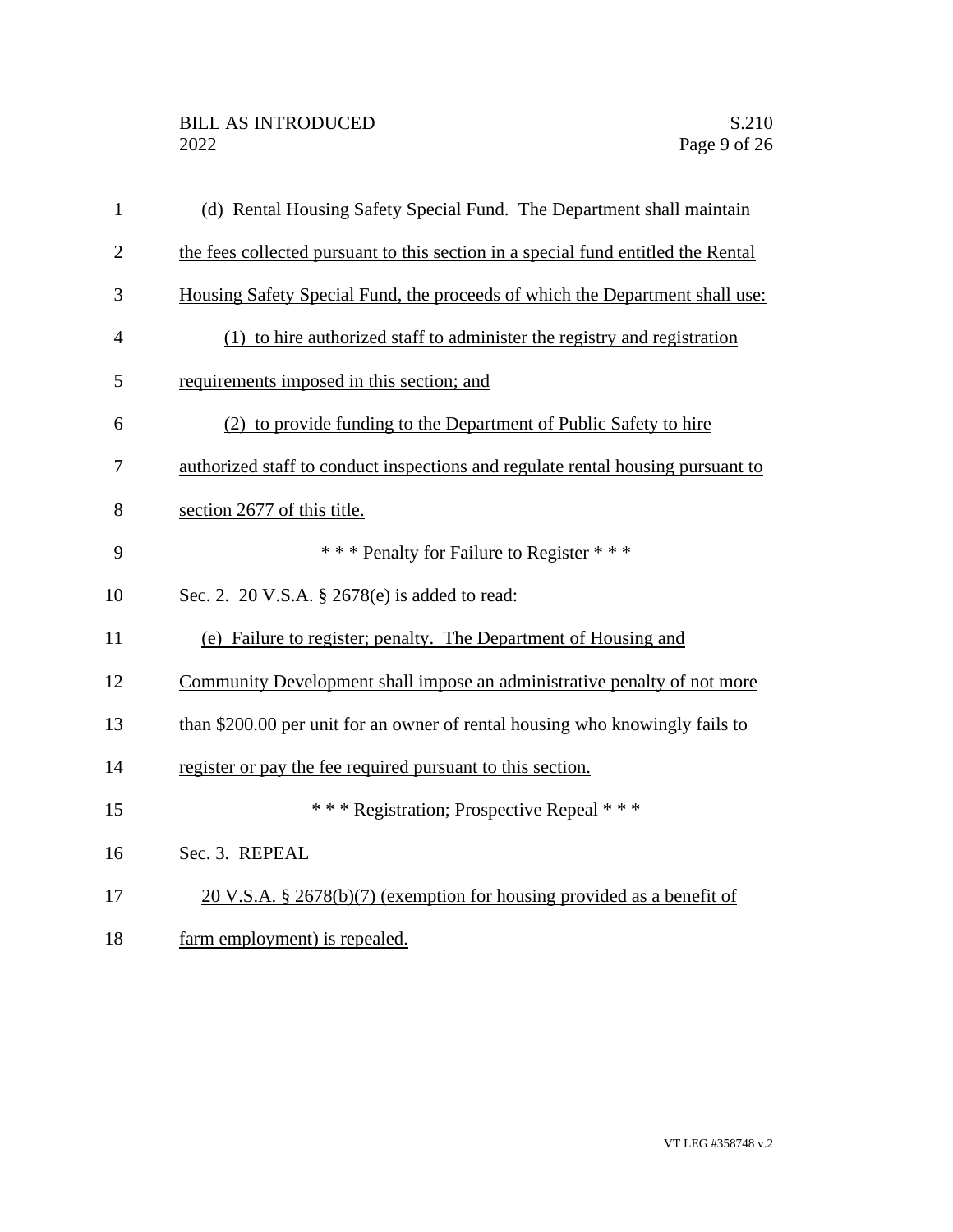| $\mathbf{1}$   | *** Positions Authorized ***                                                    |
|----------------|---------------------------------------------------------------------------------|
| $\overline{2}$ | Sec. 4. DEPARTMENT OF PUBLIC SAFETY; POSITIONS                                  |
| 3              | (a) The Department of Public Safety is authorized to create five full-time      |
| 4              | classified Inspector positions in order to conduct rental housing health and    |
| 5              | safety inspections and enforcement pursuant to 20 V.S.A. chapter 172.           |
| 6              | (b) In fiscal year 2023, of the amounts available to the State from federal     |
| 7              | COVID-19 relief funds, the amount of \$100,000.00 is appropriated to the        |
| 8              | Department of Public Safety as one-time startup funding to hire one or more     |
| 9              | Inspector positions authorized pursuant to subsection (a) of this section.      |
| 10             | (c) The Department may hire additional Inspectors authorized by this            |
| 11             | section to the extent funds become available from the Rental Housing Safety     |
| 12             | Special Fund created and maintained pursuant to 20 V.S.A. § 2678(d).            |
| 13             | Sec. 5. DEPARTMENT OF HOUSING AND COMMUNITY                                     |
| 14             | DEVELOPMENT; POSITIONS                                                          |
| 15             | (a) The Department of Housing and Community Development is                      |
| 16             | authorized to create one full-time classified position and one half-time        |
| 17             | classified position to administer and enforce the registry requirements created |
| 18             | in 20 V.S.A. § 2678.                                                            |
| 19             | (b) In fiscal year 2023, of the amounts available to the State from federal     |
| 20             | COVID-19 relief funds, the amount of \$300,000.00 is appropriated to the        |
| 21             | Department of Housing and Community Development as one-time startup             |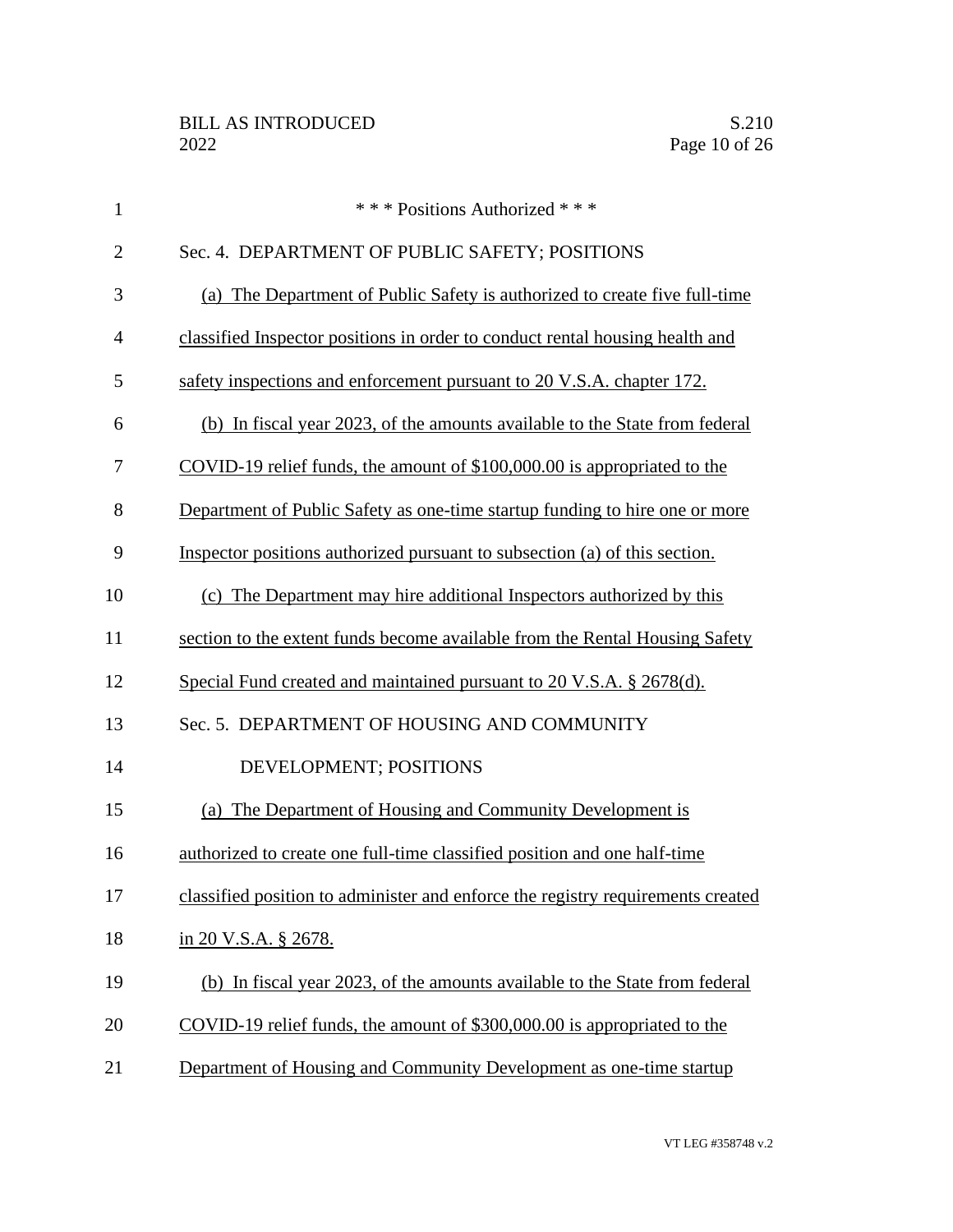| $\mathbf{1}$   | funding to hire one or more of the positions authorized pursuant to subsection  |
|----------------|---------------------------------------------------------------------------------|
| $\overline{2}$ | (a) of this section.                                                            |
| 3              | (c) The Department may hire additional staff authorized by this section to      |
| 4              | the extent funds become available from the Rental Housing Safety Special        |
| 5              | Fund created and maintained pursuant to 20 V.S.A. § 2678(d).                    |
| 6              | *** Conforming Changes to Current Law Governing the Department of               |
| 7              | Health, State Board of Health, and Local Health Officials ***                   |
| 8              | Sec. 6. 18 V.S.A. chapter 11 is amended to read:                                |
| 9              | CHAPTER 11. LOCAL HEALTH OFFICIALS                                              |
| 10             | * * *                                                                           |
| 11             | § 602a. DUTIES OF LOCAL HEALTH OFFICERS                                         |
| 12             | (a) A local health officer, within his or her jurisdiction, shall:              |
| 13             | $(1)$ upon request of a landlord or tenant, or upon receipt of information      |
| 14             | regarding a condition that may be a public health hazard, conduct an            |
| 15             | investigation;                                                                  |
| 16             | (2) enforce the provisions of this title, the rules promulgated, and            |
| 17             | permits issued thereunder;                                                      |
| 18             | (3) prevent, remove, or destroy any public health hazard, or mitigate any       |
| 19             | significant public health risk in accordance with the provisions of this title; |
| 20             | (4) in consultation with the Department, take the steps necessary to            |
| 21             | enforce all orders issued pursuant to chapter 3 of this title; and              |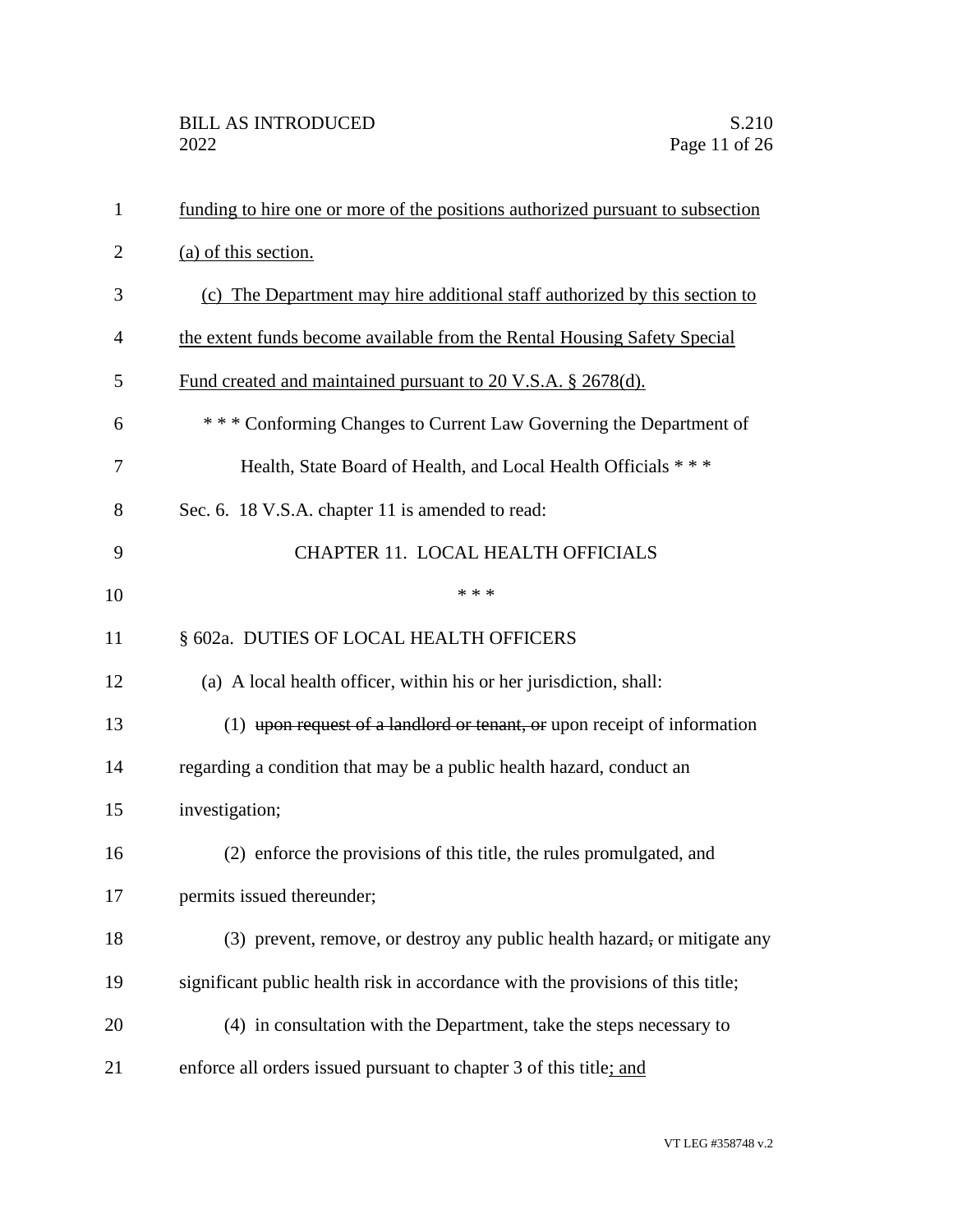## BILL AS INTRODUCED<br>2022 Page 12 of 26

| $\mathbf{1}$   | (5) have the authority to assist the Department of Public Safety in                |
|----------------|------------------------------------------------------------------------------------|
| $\overline{2}$ | inspecting rental housing pursuant to 20 V.S.A. chapter 172, provided that if      |
| 3              | the local health officer inspects a rental property without an inspector from the  |
| $\overline{4}$ | Division, the officer shall issue an inspection report in compliance with          |
| 5              | $20$ V.S.A § 2677(b)(2).                                                           |
| 6              | (b) Upon discovery of violation or a public health hazard or public health         |
| 7              | risk that involves a public water system, a food or lodging establishment, or      |
| 8              | any other matter regulated by Department rule, the local health officer shall      |
| 9              | immediately notify the Division of Environmental Health. Upon discovery of         |
| 10             | any other violation, public health hazard, or public health risk, the local health |
| 11             | officer shall notify the Division of Environmental Health within 48 hours of       |
| 12             | discovery of such violation or hazard and of any action taken by the officer.      |
| 13             | § 603. RENTAL HOUSING SAFETY; INSPECTION REPORTS                                   |
| 14             | $(a)(1)$ When conducting an investigation of rental housing, a local health        |
| 15             | officer shall issue a written inspection report on the rental property using the   |
| 16             | protocols for implementing the Rental Housing Health Code of the Department        |
| 17             | or the municipality, in the case of a municipality that has established a code     |
| 18             | enforcement office.                                                                |
| 19             | (2) A written inspection report shall:                                             |
| 20             | (A) contain findings of fact that serve as the basis of one or more                |
| 21             | violations;                                                                        |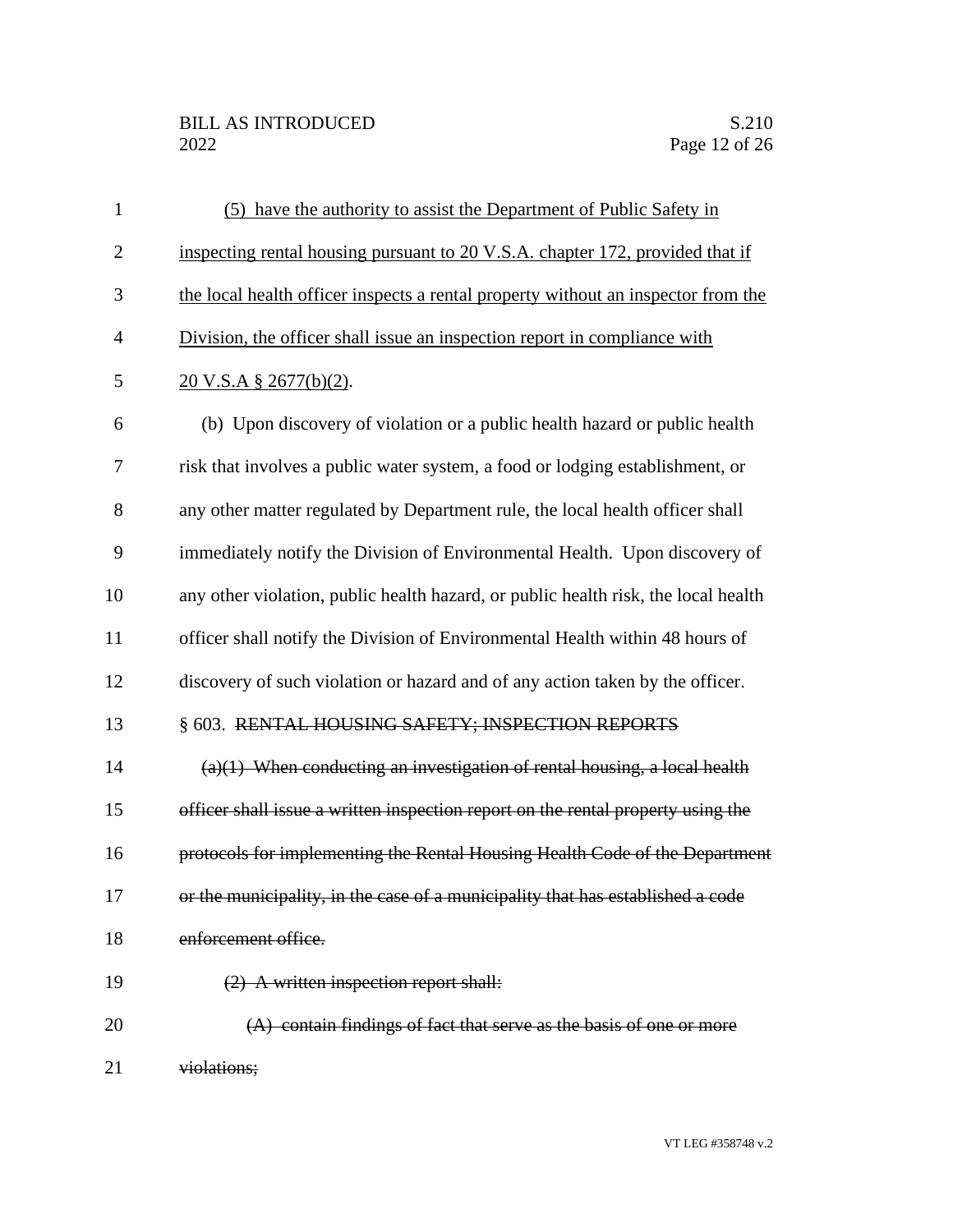| 1              | (B) specify the requirements and timelines necessary to correct a                 |
|----------------|-----------------------------------------------------------------------------------|
| $\overline{2}$ | violation;                                                                        |
| 3              | (C) provide notice that the landlord is prohibited from renting the               |
| $\overline{4}$ | affected unit to a new tenant until the violation is corrected; and               |
| 5              | (D) provide notice in plain language that the landlord and agents of              |
| 6              | the landlord must have access to the rental unit to make repairs as ordered by    |
| 7              | the health officer consistent with the access provisions in 9 V.S.A. § 4460.      |
| 8              | (3) A local health officer shall:                                                 |
| 9              | $(A)$ provide a copy of the inspection report to the landlord and any             |
| 10             | tenants affected by a violation by delivering the report electronically, in       |
| 11             | person, by first class mail, or by leaving a copy at each unit affected by the    |
| 12             | deficiency; and                                                                   |
| 13             | (B)(i) if a municipality has established a code enforcement office,               |
| 14             | provide information on each inspection according to a schedule and in a format    |
| 15             | adopted by the Department in consultation with municipalities that have           |
| 16             | established code enforcement offices; or                                          |
| 17             | (ii) if a municipality has not established a code enforcement                     |
| 18             | office, provide information on each inspection to the Department within seven     |
| 19             | days of issuing the report using an electronic system designed for that purpose,  |
| 20             | or within 14 days by mail if the municipality is unable to utilize the electronic |
| 21             | system.                                                                           |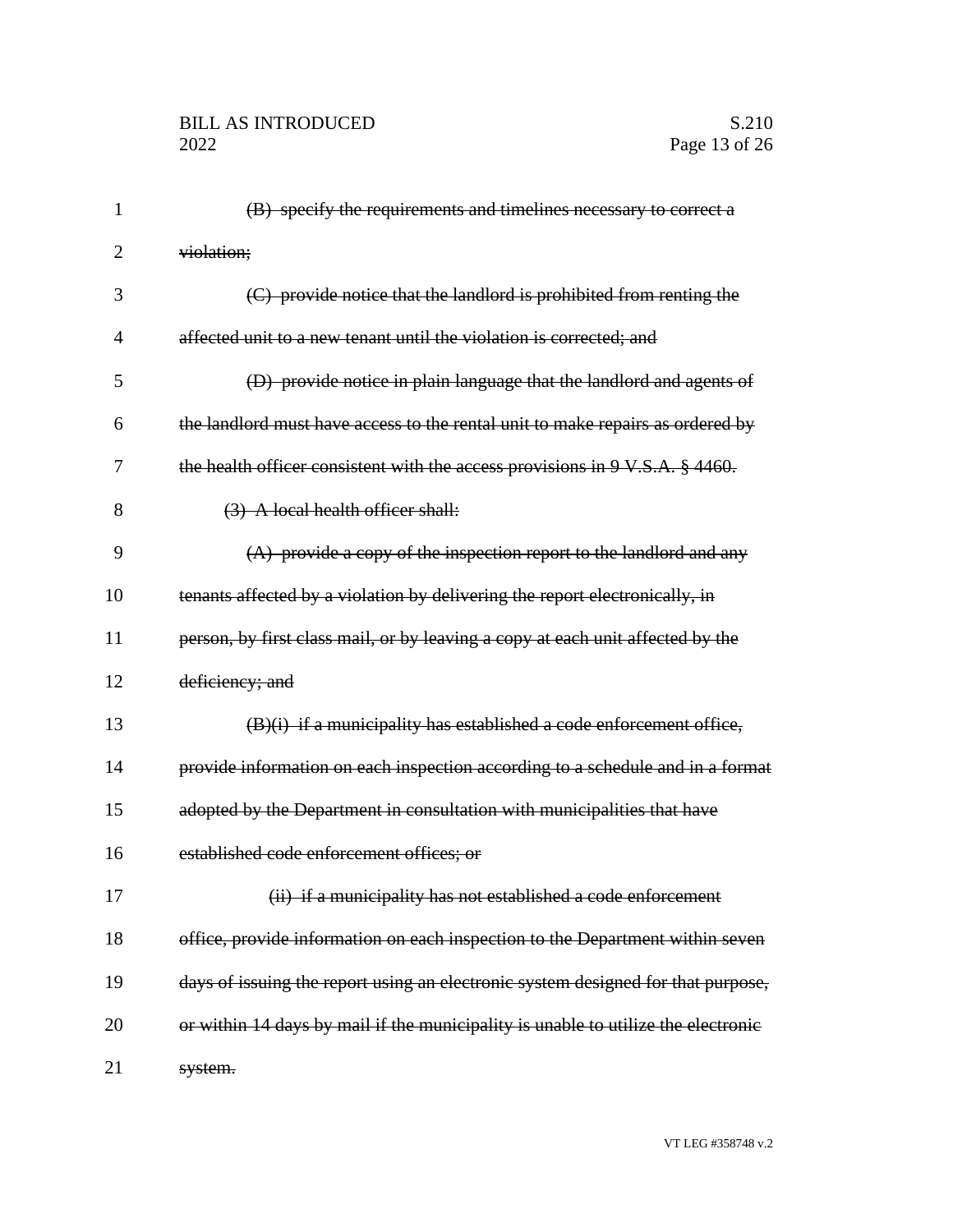| 1              | (4) If an entire property is affected by a violation, the local health officer     |
|----------------|------------------------------------------------------------------------------------|
| $\overline{2}$ | shall post a copy of the inspection report in a common area of the property and    |
| 3              | include a prominent notice that the report shall not be removed until authorized   |
| 4              | by the local health officer.                                                       |
| 5              | (5) A municipality shall make an inspection report available as a public           |
| 6              | record.                                                                            |
| 7              | $(b)(1)$ A local health officer may impose a civil penalty of not more than        |
| 8              | \$200.00 per day for each violation that is not corrected by the date provided in  |
| 9              | the written inspection report, or when a unit is re-rented to a new tenant prior   |
| 10             | to the correction of a violation.                                                  |
| 11             | $(2)(A)$ If the cumulative amount of penalties imposed pursuant to this            |
| 12             | subsection is \$800.00 or less, the local health officer, Department of Health, or |
| 13             | State's Attorney may bring a civil enforcement action in the Judicial Bureau       |
| 14             | pursuant to 4 V.S.A. chapter 29.                                                   |
| 15             | (B) The waiver penalty for a violation in an action brought pursuant               |
| 16             | to this subsection is 50 percent of the full penalty amount.                       |
| 17             | (3) If the cumulative amount of penalties imposed pursuant to this                 |
| 18             | subsection is more than \$800.00, or if injunctive relief is sought, the local     |
| 19             | health officer, Department of Health, or State's Attorney may commence an          |
| 20             | action in the Civil Division of the Superior Court for the county in which a       |
| 21             | violation occurred.                                                                |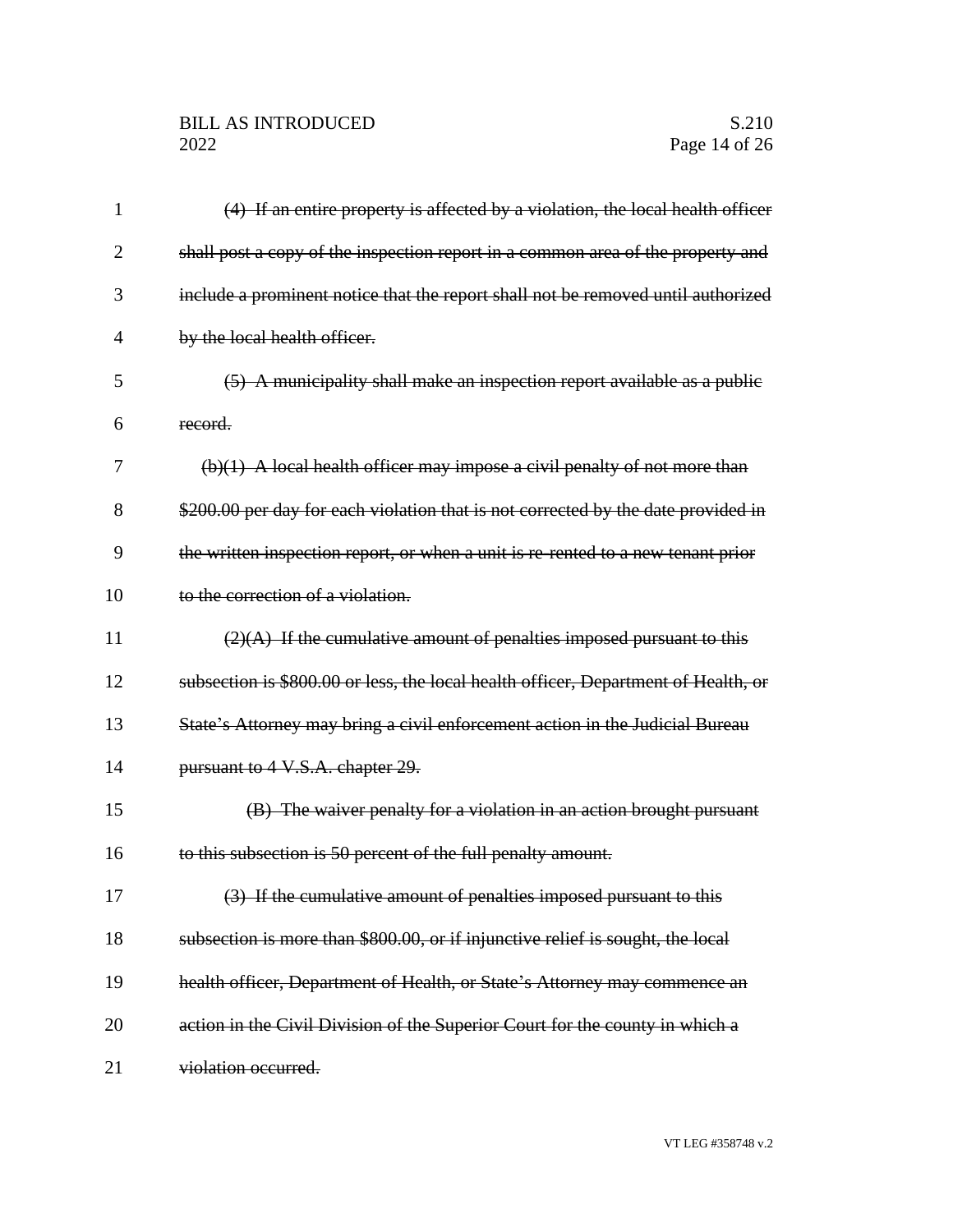## BILL AS INTRODUCED<br>2022 Page 15 of 26

| $\mathbf{1}$   | (e) If a local health officer fails to conduct an investigation pursuant to        |
|----------------|------------------------------------------------------------------------------------|
| $\overline{2}$ | section 602a of this title or fails to issue an inspection report pursuant to this |
| 3              | section, a landlord or tenant may request that the Department, at its discretion,  |
| $\overline{4}$ | conduct an investigation or contact the local board of health to take action.      |
| 5              | [Repealed.]                                                                        |
| 6              | * * *                                                                              |
| 7              | *** Transition Provisions ***                                                      |
| 8              | Sec. 7. RENTAL HOUSING HEALTH AND SAFETY; TRANSITION                               |
| 9              | <b>PROVISIONS</b>                                                                  |
| 10             | (a) Notwithstanding any provision of law to the contrary:                          |
| 11             | (1) Until the Commissioner of Public Safety adopts rules governing                 |
| 12             | rental housing health and safety pursuant to 20 V.S.A. § 2677, the Department      |
| 13             | of Health, local officials authorized by law, and the Department of Public         |
| 14             | Safety have concurrent authority to enforce the Vermont Rental Housing             |
| 15             | Health Code adopted by the Department of Health pursuant to 18 V.S.A.              |
| 16             | $\S$ 102, 3 V.S.A. $\S$ 3003(a), and 3 V.S.A. $\S$ 801(b)(11).                     |
| 17             | (2) The Commissioner of Public Safety may immediately adopt a rule                 |
| 18             | incorporating the Rental Housing Health Code without following the                 |
| 19             | procedures otherwise required for general rulemaking in 3 V.S.A. chapter 25.       |
| 20             | (3) Except as provided in subdivision (2) of this subsection, the                  |
| 21             | Commissioner of Public Safety shall comply with the requirements for general       |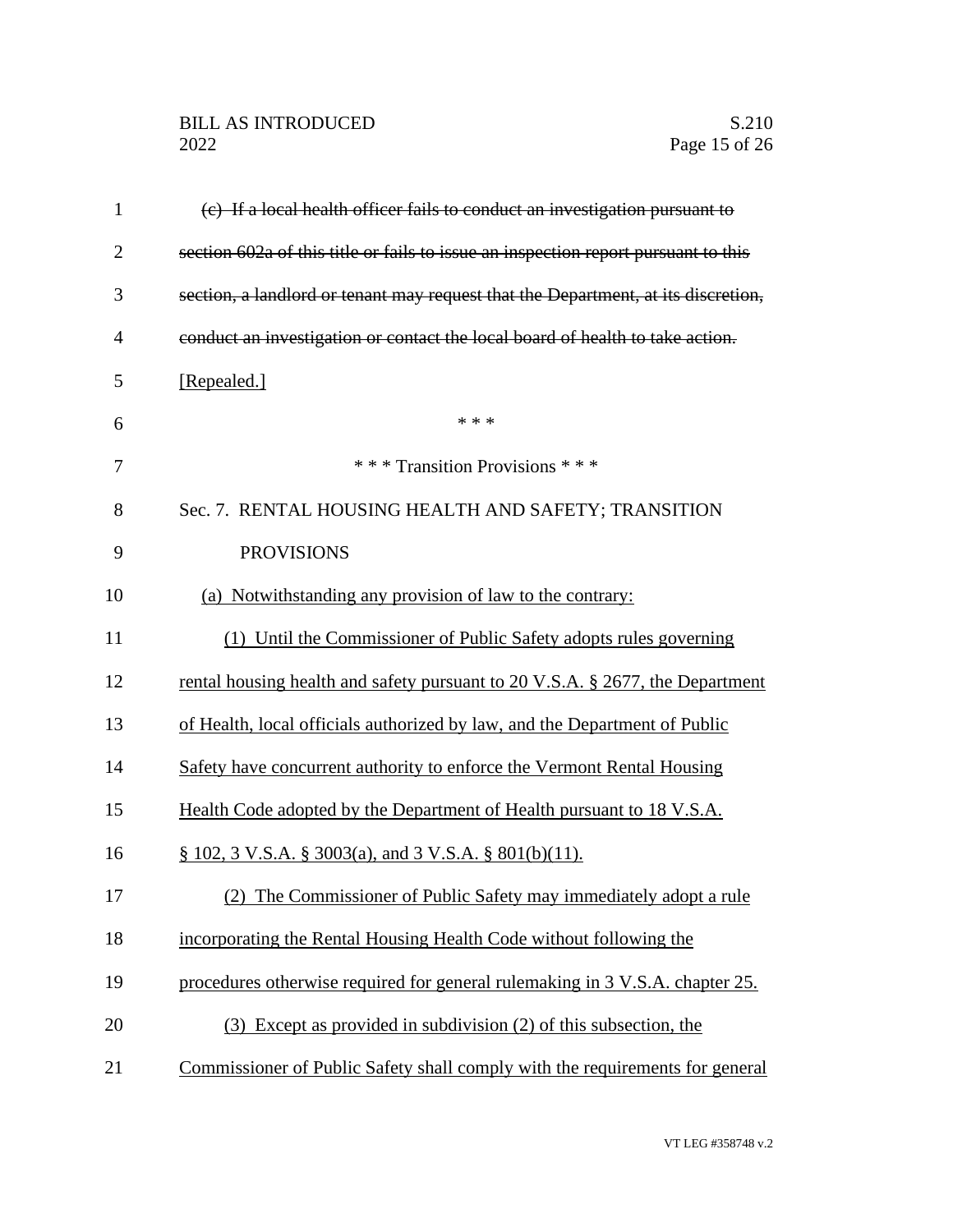| $\mathbf{1}$   | rulemaking in 3 V.S.A. chapter 25 when adopting rules governing rental        |
|----------------|-------------------------------------------------------------------------------|
| $\overline{2}$ | housing health and safety.                                                    |
| 3              | (b) Upon the adoption of rules governing rental housing health and safety     |
| $\overline{4}$ | pursuant to the authority in 20 V.S.A. § 2677:                                |
| 5              | (1) the Department of Public Safety is the State government entity with       |
| 6              | primary authority to enforce State laws governing rental housing health and   |
| 7              | safety;                                                                       |
| 8              | (2) the Department of Public Safety and local officials have concurrent       |
| 9              | authority to enforce State and local laws governing rental housing health and |
| 10             | safety pursuant to 18 V.S.A. chapter 11; 20 V.S.A. chapter 172, subchapter 2; |
| 11             | 24 V.S.A. chapters 83 and 123; and applicable municipal law; and              |
| 12             | (3) the Department of Health, the State Board of Health, and local health     |
| 13             | officials have concurrent authority to enforce State and local laws governing |
| 14             | public health hazards and public health risks, as those terms are defined in  |
| 15             | 18 V.S.A. § 2, pursuant to 18 V.S.A. chapters 1, 3, and 11.                   |
| 16             | *** Vermont Housing Investments ***                                           |
| 17             | Sec. 8. VERMONT RENTAL HOUSING INVESTMENT PROGRAM;                            |
| 18             | <b>PURPOSE</b>                                                                |
| 19             | (a) Recognizing that Vermont's rental housing stock is some of the oldest     |
| 20             | in the country and that much of it needs to be updated to meet code           |
| 21             | requirements and other standards, the Vermont Rental Housing Investment       |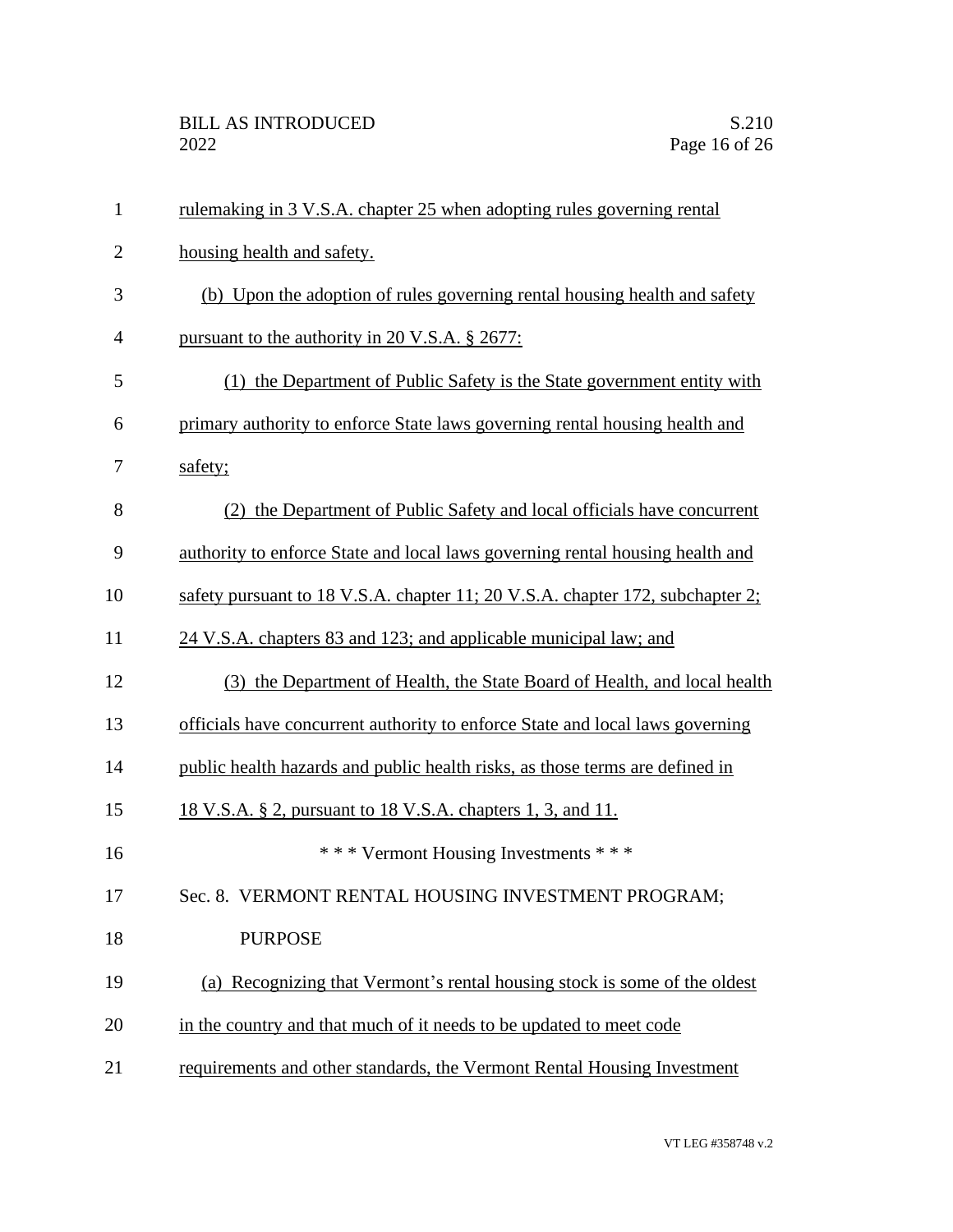| $\mathbf{1}$   | Program is intended to incentivize private apartment owners to make             |
|----------------|---------------------------------------------------------------------------------|
| $\overline{2}$ | significant improvements to both housing quality and weatherization by          |
| 3              | providing grants and forgivable loans that are matched in part by the property  |
| $\overline{4}$ | owner.                                                                          |
| 5              | (b) The Program seeks to take the lessons learned from the successful Re-       |
| 6              | housing Recovery Program established with funds provided by the Federal         |
| 7              | CARES Act and implement them in a State-funded program.                         |
| 8              | Sec. 9. 10 V.S.A. chapter 29, subchapter 3 is added to read:                    |
| 9              | Subchapter 3. Housing; Investments                                              |
| 10             | § 699. VERMONT RENTAL HOUSING INVESTMENT PROGRAM                                |
| 11             | (a) Creation of program.                                                        |
| 12             | (1) The Department of Housing and Community Development shall                   |
| 13             | design and implement the Vermont Rental Housing Investment Program              |
| 14             | through which the Department shall award funding to statewide or regional       |
| 15             | nonprofit housing organizations, or both, to provide competitive grants and     |
| 16             | forgivable loans to private landlords for the rehabilitation, including         |
| 17             | weatherization, of eligible rental housing units.                               |
| 18             | The Department shall develop statewide standards for the Program,<br>(2)        |
| 19             | including factors that partner organizations shall use to evaluate applications |
| 20             | and award grants and forgivable loans.                                          |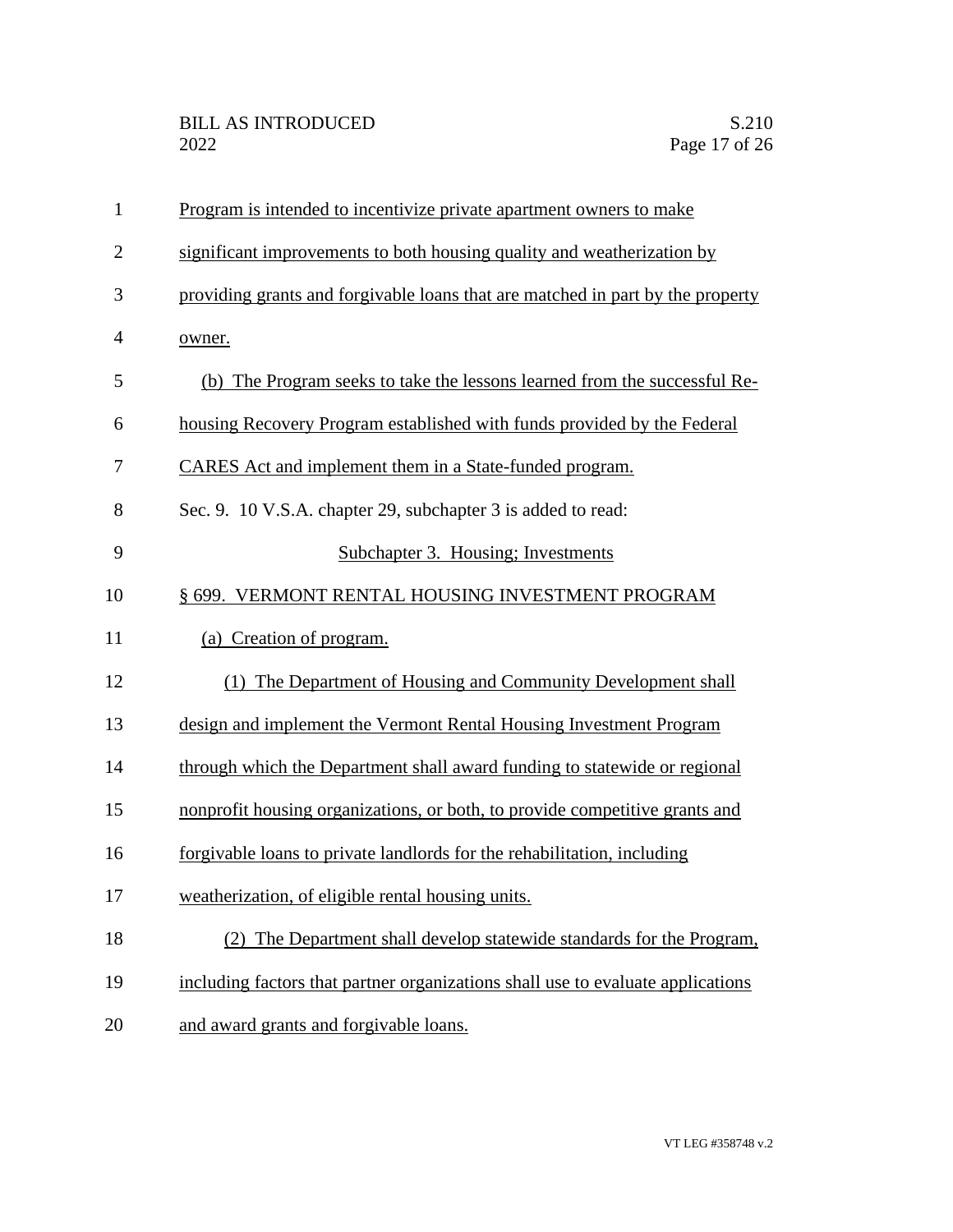| $\mathbf{1}$   | (b) Eligible rental housing units. The following units are eligible for a       |
|----------------|---------------------------------------------------------------------------------|
| $\overline{2}$ | grant or forgivable loan through the Program:                                   |
| 3              | (1) Non-code compliant. The unit does not comply with the                       |
| $\overline{4}$ | requirements of applicable building, housing, or health laws.                   |
| 5              | (2) New accessory dwelling. The unit will be a newly created accessory          |
| 6              | dwelling unit that meets the requirements of $24$ V.S.A. $\S$ 4412(1)(E).       |
| 7              | (c) Administration. The Department shall require a housing organization         |
| 8              | that receives funding under the Program to adopt:                               |
| 9              | (1) a standard application form that describes the application process          |
| 10             | and includes instructions and examples to help landlords apply;                 |
| 11             | (2) an award process that ensures equitable selection of landlords,             |
| 12             | subject to a housing organization's exercise of discretion based on the factors |
| 13             | adopted by the Department pursuant to subsection (a) of this section; and       |
| 14             | (3) a grant and loan management system that ensures accountability for          |
| 15             | funds awarded.                                                                  |
| 16             | (d) Program requirements applicable to grants and forgivable loans.             |
| 17             | (1) A grant or loan shall not exceed \$30,000.00 per unit.                      |
| 18             | (2) A landlord shall contribute matching funds or in-kind services that         |
| 19             | equal or exceed 20 percent of the value of the grant or loan.                   |
| 20             | (3) A project may include a weatherization component.                           |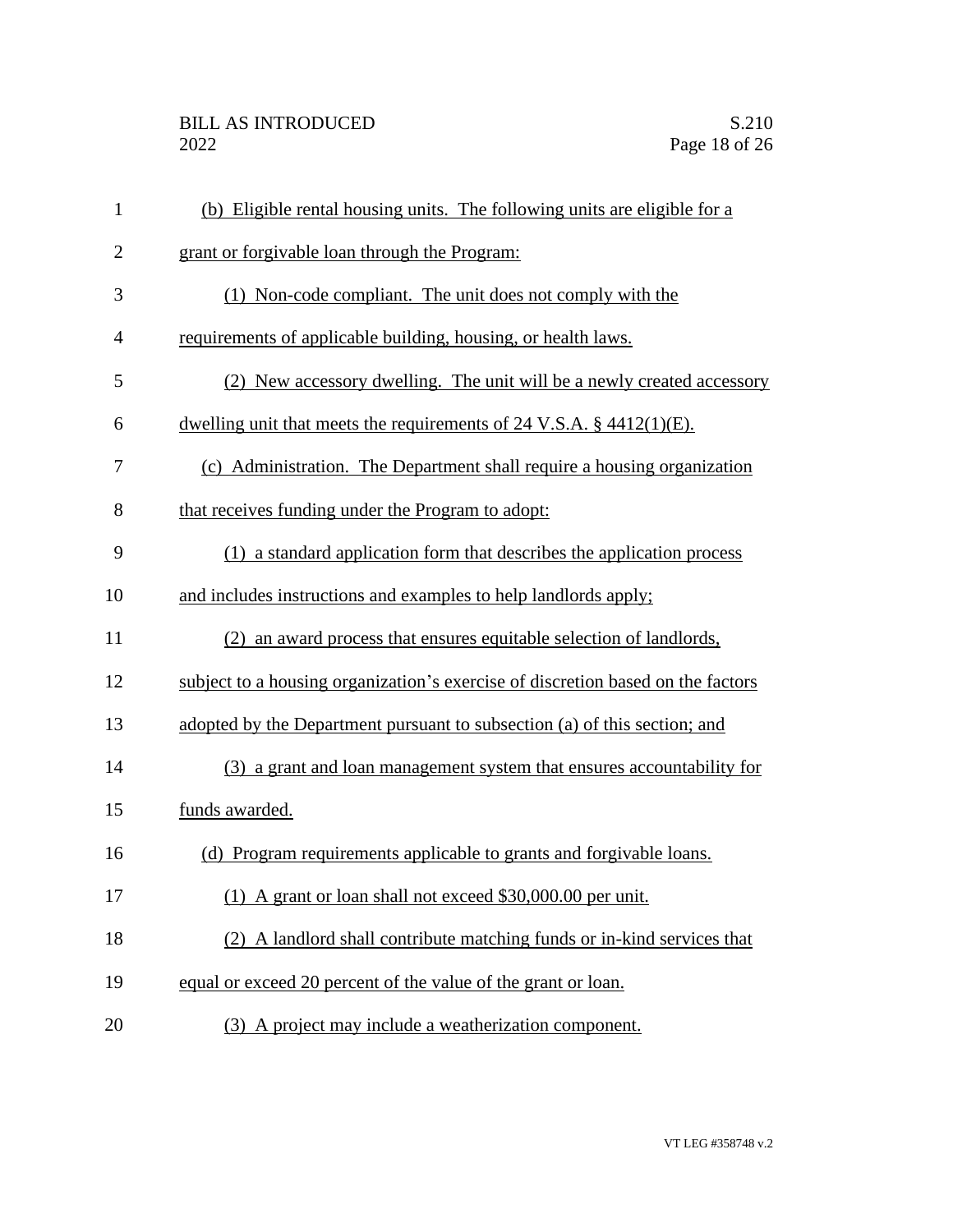| $\mathbf{1}$   | (4) A project shall comply with applicable building, housing, and health           |
|----------------|------------------------------------------------------------------------------------|
| $\overline{2}$ | laws.                                                                              |
| 3              | (5) The terms and conditions of a grant or loan agreement apply to the             |
| $\overline{4}$ | original recipient and to a successor in interest for the period the grant or loan |
| 5              | agreement is in effect.                                                            |
| 6              | (6) The identity of a recipient and the amount of a grant or forgivable            |
| 7              | loan are public records that shall be available for public copying and inspection  |
| 8              | and the Department shall publish this information at least monthly on its          |
| 9              | website.                                                                           |
| 10             | (e) Program requirements applicable to grants. For a grant awarded under           |
| 11             | the Program, the following requirements apply for a minimum period of five         |
| 12             | years:                                                                             |
| 13             | (1) A landlord shall coordinate with nonprofit housing partners and local          |
| 14             | coordinated entry organizations to identify potential tenants.                     |
| 15             | $(2)(A)$ Except as provided in subdivision $(2)(B)$ of this subsection (e), a      |
| 16             | landlord shall lease the unit to a household that is exiting homelessness.         |
| 17             | (B) If, upon petition of the landlord, the Department or the housing               |
| 18             | organization that issued the grant determines that a household exiting             |
| 19             | homelessness is not available to lease the unit, then the landlord shall lease the |
| 20             | unit:                                                                              |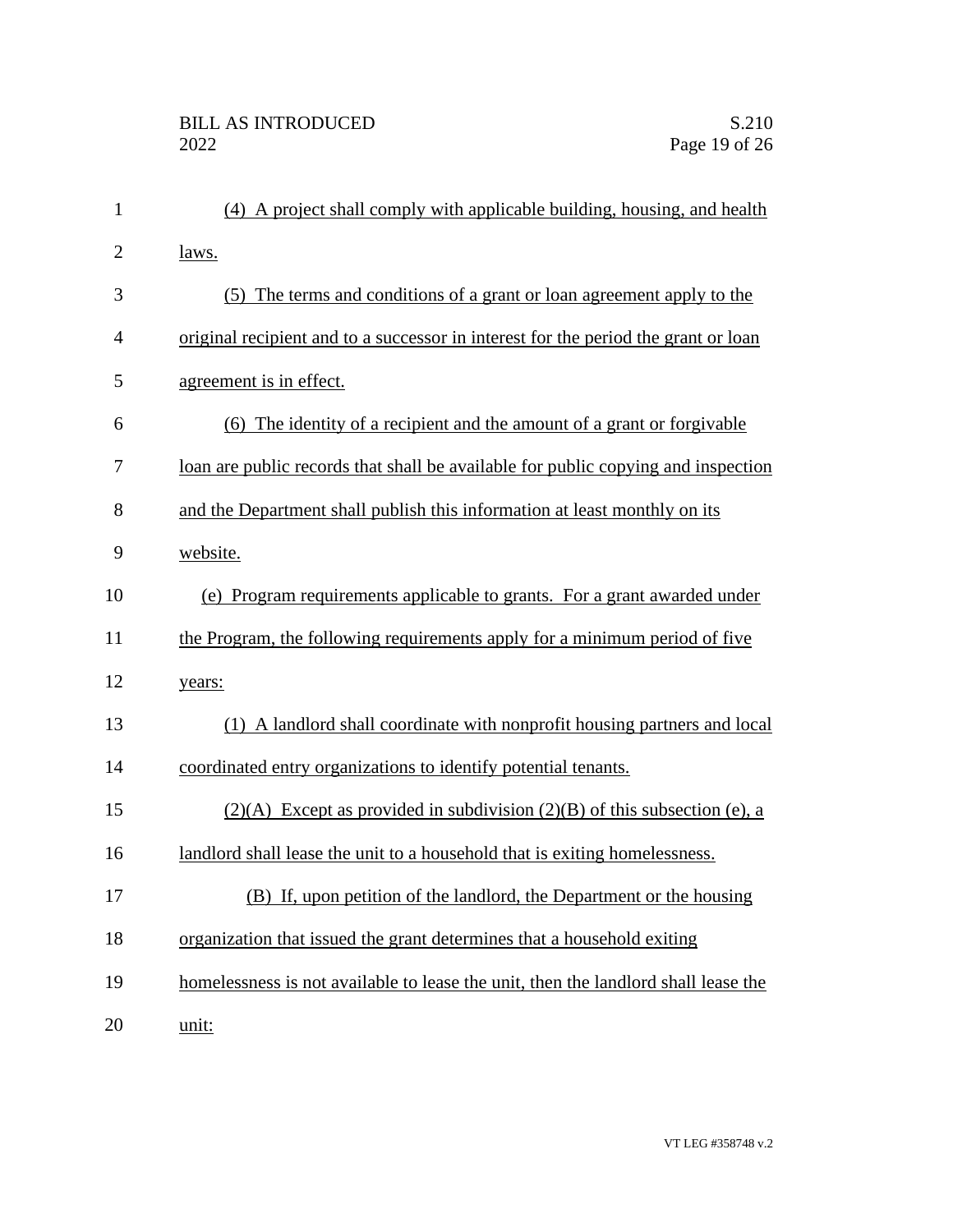| $\mathbf{1}$   | (i) to a household with an income equal to or less than 80 percent                 |
|----------------|------------------------------------------------------------------------------------|
| $\overline{2}$ | of area median income; or                                                          |
| 3              | (ii) if such a household is unavailable, to another household with                 |
| $\overline{4}$ | the approval of the Department or housing organization.                            |
| 5              | $(3)(A)$ A landlord shall accept any housing vouchers that are available to        |
| 6              | pay all, or a portion of, the tenant's rent and utilities.                         |
| 7              | (B) If no housing voucher or federal or State subsidy is available, the            |
| 8              | total cost of rent for the unit, including utilities not covered by rent payments, |
| 9              | shall not exceed the applicable fair market rent established by the Department     |
| 10             | of Housing and Urban Development.                                                  |
| 11             | $(4)(A)$ A landlord may convert a grant to a forgivable loan upon                  |
| 12             | approval of the Department and the housing organization that approved the          |
| 13             | grant.                                                                             |
| 14             | (B) A landlord who converts a grant to a forgivable loan shall receive             |
| 15             | a 10 percent credit for loan forgiveness for each year in which the landlord       |
| 16             | participates in the grant program.                                                 |
| 17             | (f) Requirements applicable to forgivable loans. For a forgivable loan             |
| 18             | awarded under the Program, the following requirements apply for a minimum          |
| 19             | period of 10 years:                                                                |
| 20             | $(1)(A)$ A landlord shall accept any housing vouchers that are available to        |
| 21             | pay all, or a portion of, the tenant's rent and utilities.                         |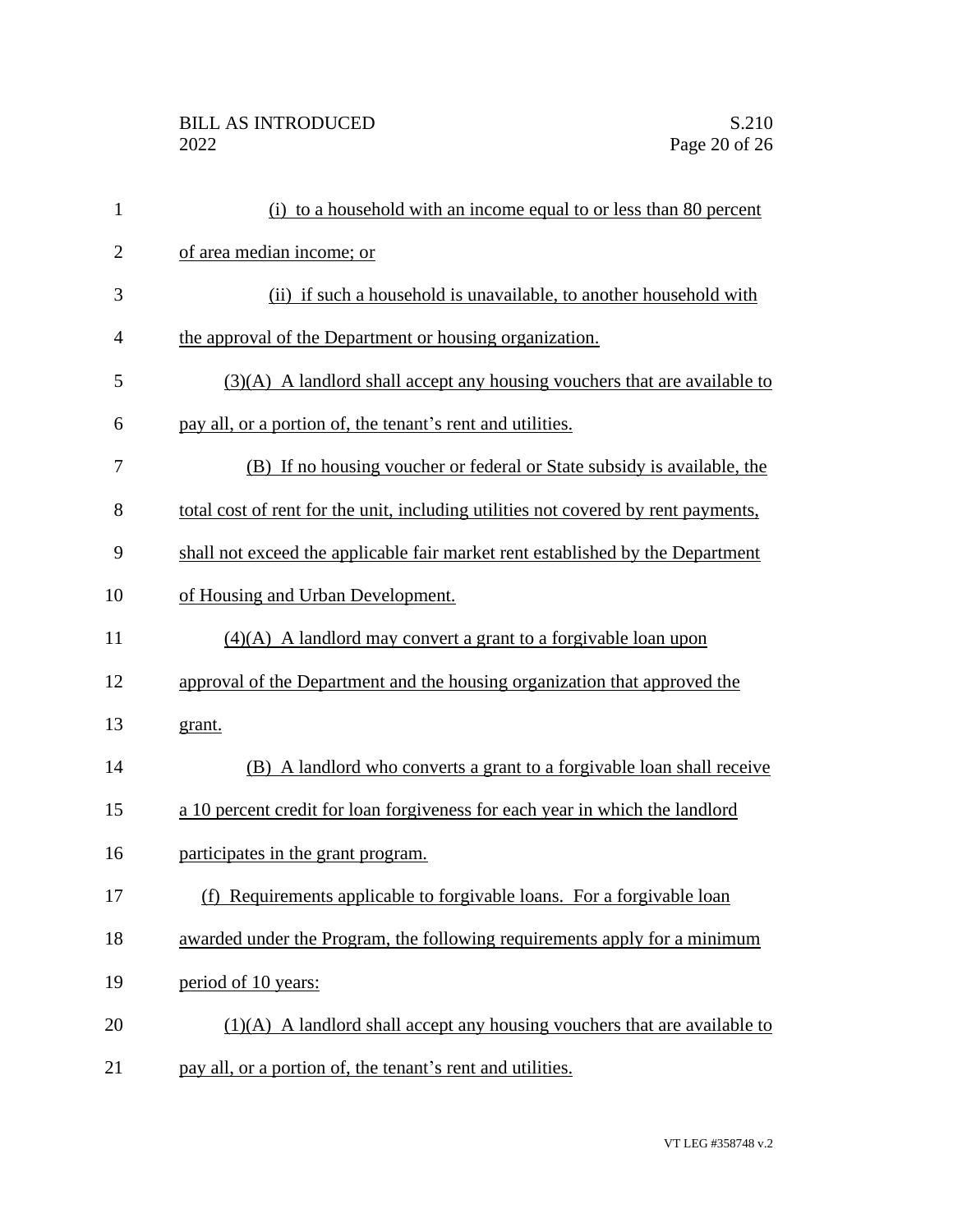| $\mathbf{1}$   | (B) If no housing voucher or federal or State subsidy is available, the            |
|----------------|------------------------------------------------------------------------------------|
| $\overline{2}$ | cost of rent for the unit, including utilities not covered by rent payments, shall |
| 3              | not exceed the applicable fair market rent established by the Department of        |
| 4              | Housing and Urban Development.                                                     |
| 5              | (2) The Department shall forgive 10 percent of the amount of a                     |
| 6              | forgivable loan for each year a landlord participates in the loan program.         |
| 7              | (g) Lien priority. A lien for a grant converted to a loan or for a forgivable      |
| 8              | loan issued pursuant to this section is subordinate to:                            |
| 9              | $(1)$ a lien on the property in existence at the time the lien for                 |
| 10             | rehabilitation and weatherization of the rental housing unit is filed in the land  |
| 11             | records; and                                                                       |
| 12             | (2) a first mortgage on the property that is refinanced and recorded after         |
| 13             | the lien for rehabilitation and weatherization of the rental housing unit is filed |
| 14             | in the land records.                                                               |
| 15             | Sec. 10. REPORT                                                                    |
| 16             | On or before February 15, 2023, the Department of Housing and                      |
| 17             | Community Development shall report to the General Assembly concerning the          |
| 18             | design, implementation, and outcomes of the Vermont Housing Investment             |
| 19             | Program, including findings and any recommendations related to the amount of       |
| 20             | grant awards.                                                                      |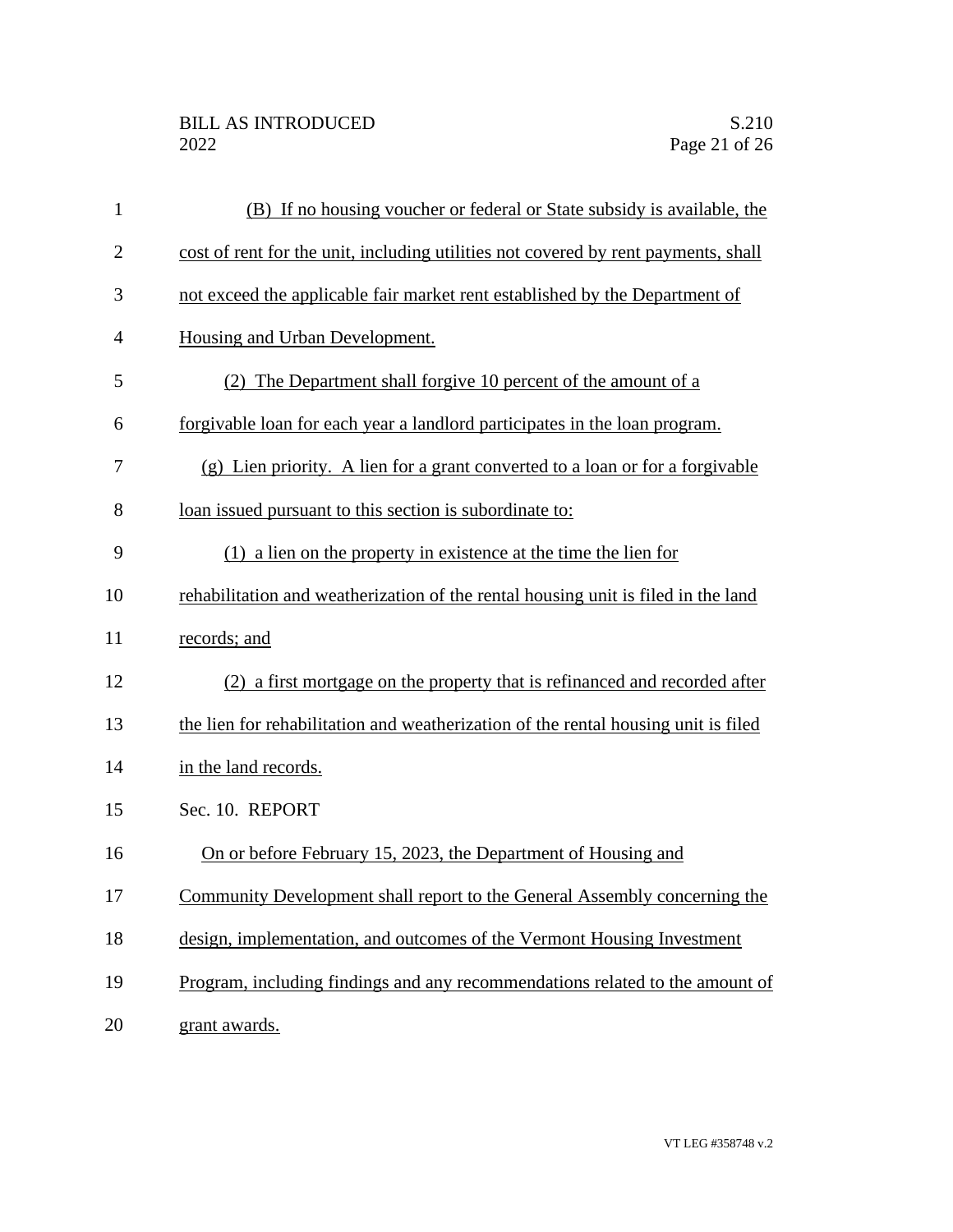| $\mathbf{1}$   | Sec. 11. VERMONT HOMEOWNERSHIP REVOLVING LOAN FUND;                               |
|----------------|-----------------------------------------------------------------------------------|
| $\overline{2}$ | <b>PURPOSE</b>                                                                    |
| 3              | (a) The purpose of the Vermont Homeownership Revolving Loan Fund                  |
| 4              | created in Sec. 12 of this act is to provide no-interest loans to increase access |
| 5              | to homeownership.                                                                 |
| 6              | (b) The Program is intended to assist Vermonters who otherwise may be             |
| 7              | unable to purchase a home or who may be unable to afford the costs to             |
| 8              | rehabilitate, weatherize, or otherwise make necessary improvements to a home      |
| 9              | they purchase.                                                                    |
| 10             | (c) The Program is also intended to place a special focus on increasing the       |
| 11             | homeownership rates of households identifying as Black, Indigenous, or            |
| 12             | Persons of Color, who are systematically disenfranchised from financing real      |
| 13             | estate through traditional banking and have therefore been generationally         |
| 14             | dispossessed of the ability to develop lasting wealth.                            |
| 15             | Sec. 12. 10 V.S.A. § 699a is added to read:                                       |
| 16             | § 699a. VERMONT HOMEOWNERSHIP REVOLVING LOAN FUND                                 |
| 17             | (a) Creation of Program. The Department of Housing and Community                  |
| 18             | Development shall design and implement the Vermont Homeownership                  |
| 19             | Revolving Loan Fund, through which the Department shall provide funding to        |
| 20             | statewide or regional nonprofit housing organizations, or both, to issue no-      |
| 21             | interest loans to first-time homebuyers.                                          |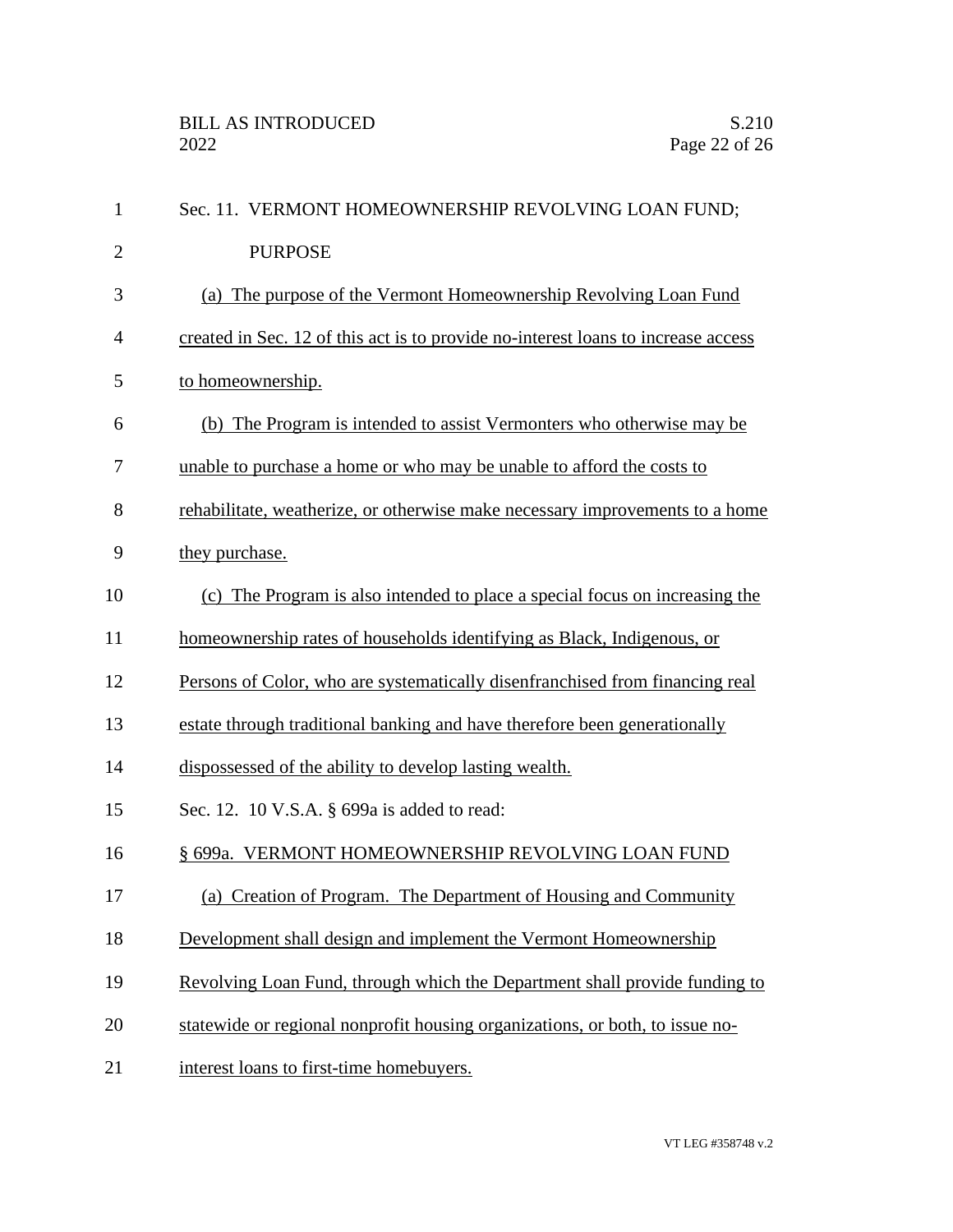| $\mathbf{1}$   | (b) Eligible housing units. The following units are eligible for a loan    |
|----------------|----------------------------------------------------------------------------|
| $\overline{2}$ | through the Program:                                                       |
| 3              | (1) Existing structure. The unit is an existing single-family dwelling, a  |
| $\overline{4}$ | multifamily dwelling with not more than four units, a mobile home, or a    |
| 5              | condominium.                                                               |
| 6              | (2) Accessory dwelling. The unit is an accessory dwelling unit that        |
| 7              | meets the requirements of 24 V.S.A. $\S$ 4412(1)(E).                       |
| 8              | (c) Eligible applicants; priorities.                                       |
| 9              | (1) To be eligible for a loan through the Program, an applicant shall:     |
| 10             | (A) be a first-time homebuyer in Vermont;                                  |
| 11             | (B) have a household income of not more than 120 percent of the            |
| 12             | area median income; and                                                    |
| 13             | (C) occupy the dwelling, or a unit within the dwelling, as his or her      |
| 14             | full-time residence.                                                       |
| 15             | (2) A housing organization may give priority to an applicant whose         |
| 16             | employer provides down payment assistance or funding for rehabilitation    |
| 17             | costs.                                                                     |
| 18             | Administration. The Department shall require a housing organization<br>(d) |
| 19             | that receives funding under the Program to adopt:                          |
| 20             | (1) a standard application form that describes the application process     |
| 21             | and includes instructions and examples to help homebuyers apply;           |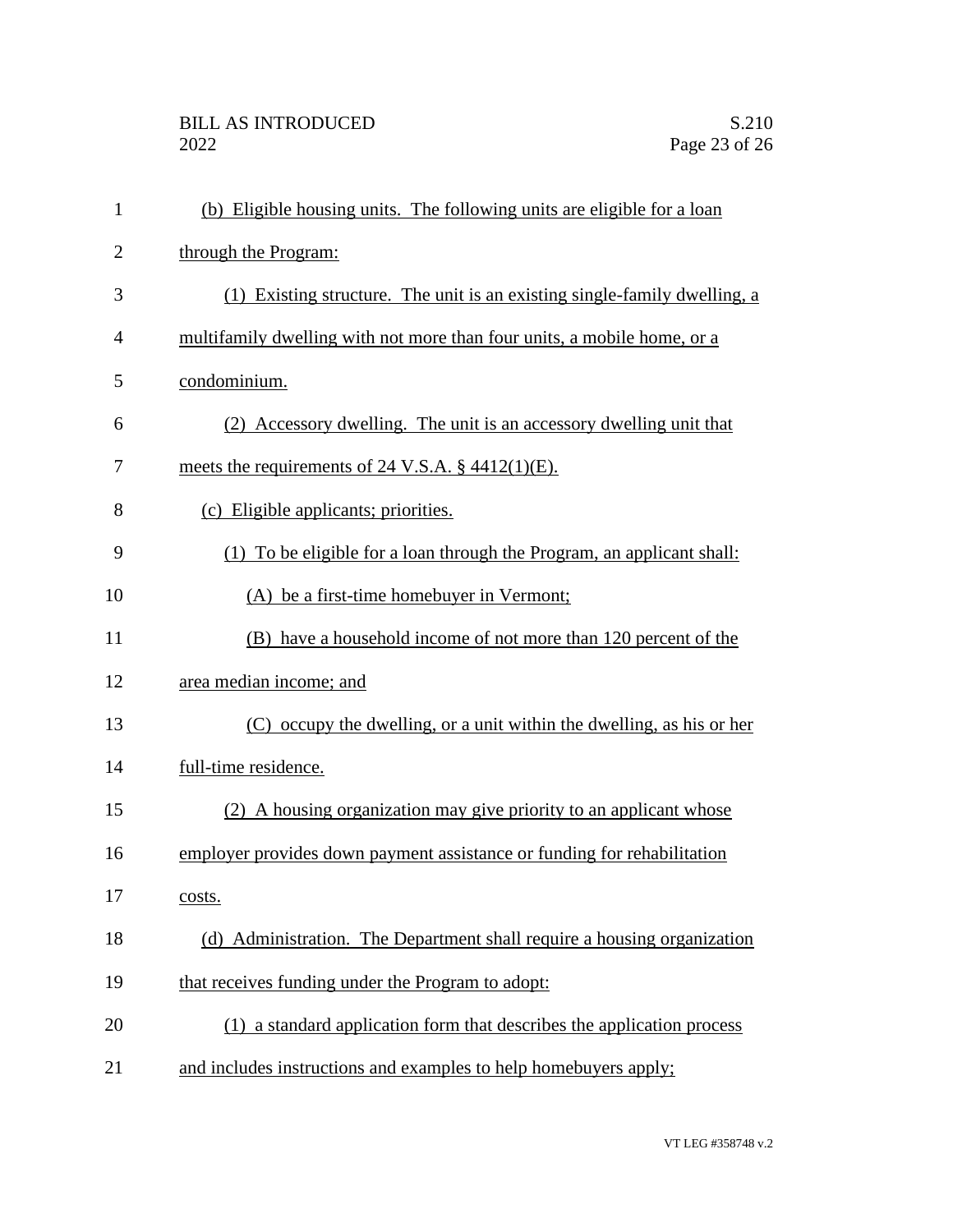| $\mathbf{1}$   | (2) an award process that ensures equitable selection of homebuyers;        |
|----------------|-----------------------------------------------------------------------------|
| $\overline{2}$ | and                                                                         |
| 3              | (3) a loan management system that ensures accountability for funds          |
| $\overline{4}$ | awarded.                                                                    |
| 5              | (e) Outreach. Recognizing that Black, Indigenous, and Persons of Color      |
| 6              | have historically not had access to capital for homeownership purchases and |
| 7              | have been systemically discriminated against in the housing market, the     |
| 8              | Department, working with Vermont chapters of the NAACP, AALV, USCRI,        |
| 9              | the Executive Director of Racial Equity, the Vermont Commission on Native   |
| 10             | American Affairs, local racial justice organizations, the Vermont Housing   |
| 11             | Finance Agency, and the nonprofit homeownership centers, shall develop a    |
| 12             | plan of active outreach and implementation to ensure that program           |
| 13             | opportunities are effectively communicated, and that funds are equitably    |
| 14             | awarded, to communities of Vermonters who have historically suffered        |
| 15             | housing discrimination.                                                     |
| 16             | (f) Program requirements.                                                   |
| 17             | (1) A loan issued through the Program:                                      |
| 18             | (A) shall not exceed a standard limit set by the Department, which          |
| 19             | shall not exceed \$50,000.00;                                               |
| 20             | (B) shall be zero interest, and payments shall be suspended while the       |
| 21             | homebuyer occupies the home; and                                            |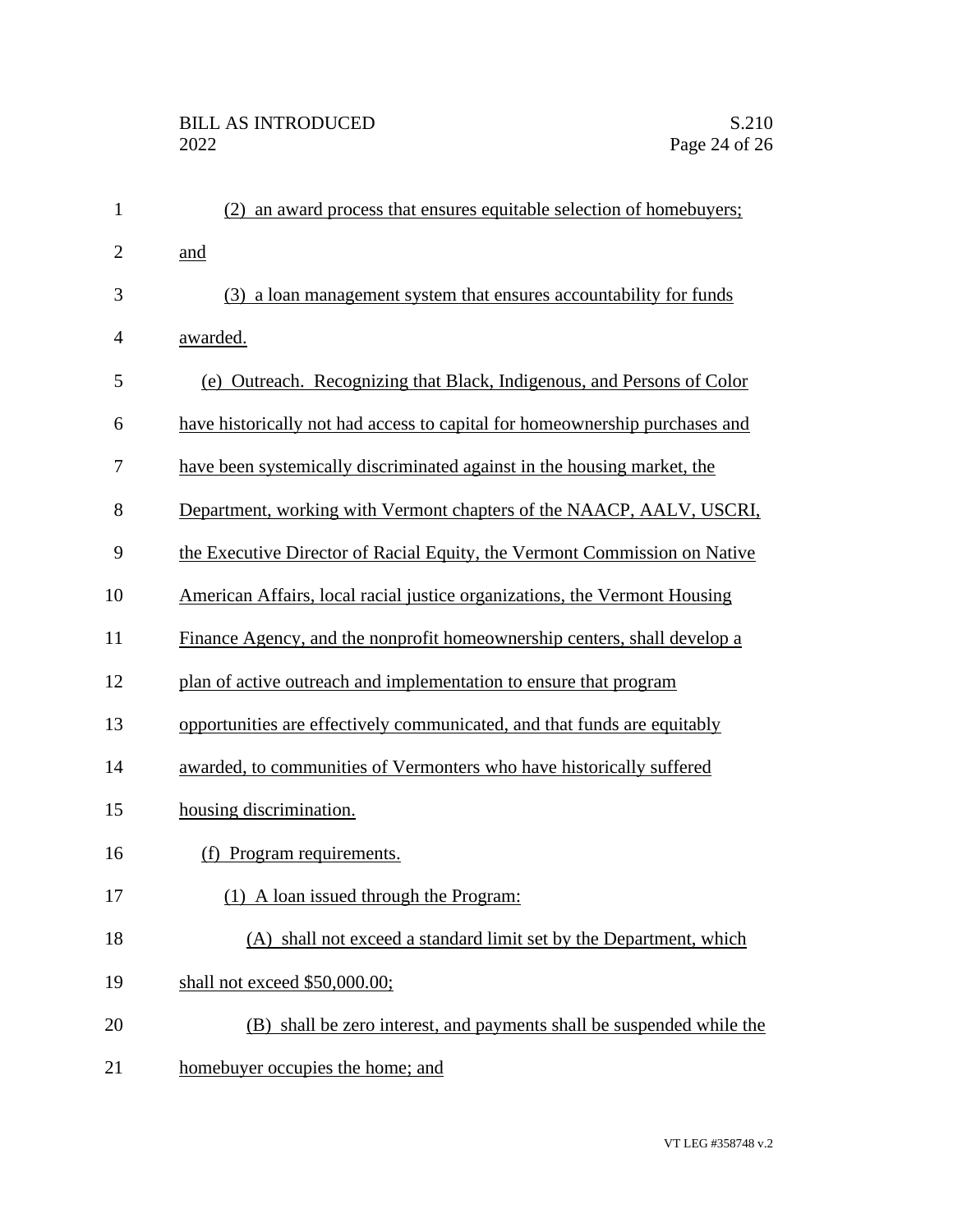| 1              | (C) shall become due in full upon the sale or transfer of the home or           |
|----------------|---------------------------------------------------------------------------------|
| $\overline{2}$ | upon refinancing with approval by the Department and the housing                |
| 3              | organization that issued the loan.                                              |
| 4              | (2) A rehabilitation project that is funded by a loan through the Program       |
| 5              | may include a weatherization component and shall comply with applicable         |
| 6              | building, housing, and health laws.                                             |
| 7              | (3) A homebuyer may use not more than 25 percent of a loan for down             |
| 8              | payment and closing costs and fees.                                             |
| 9              | (4) A homebuyer shall repay a loan.                                             |
| 10             | (g) Revolving loan fund. The Department shall use the amounts from loans        |
| 11             | that are repaid to provide additional funding through the Program.              |
| 12             | (h) Lien priority. A lien for a loan issued pursuant to this section is         |
| 13             | subordinate to:                                                                 |
| 14             | (1) a lien on the property in existence at the time the lien for the loan is    |
| 15             | filed in the land records; and                                                  |
| 16             | (2) a first mortgage on the property that is refinanced and recorded after      |
| 17             | the lien for the loan is filed in the land records.                             |
| 18             | Sec. 13. DUTIES CONTINGENT ON FUNDING                                           |
| 19             | The duties of the Department of Housing and Community Development               |
| 20             | specified in Secs. 10 and 12 of this act are contingent upon available funding. |